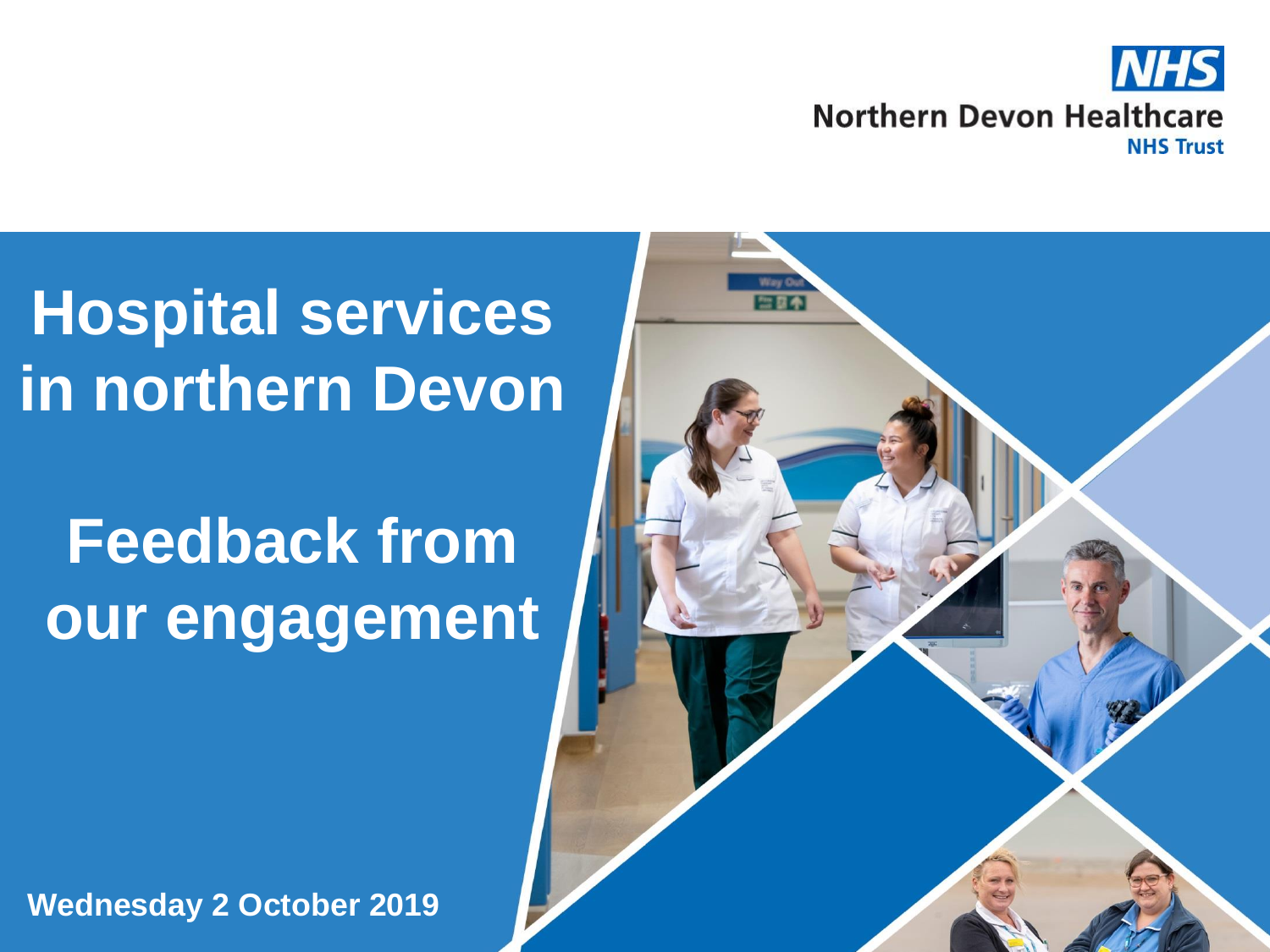Northern Devon Healthcare NHS Trust

# **Suzanne Tracey Chief executive**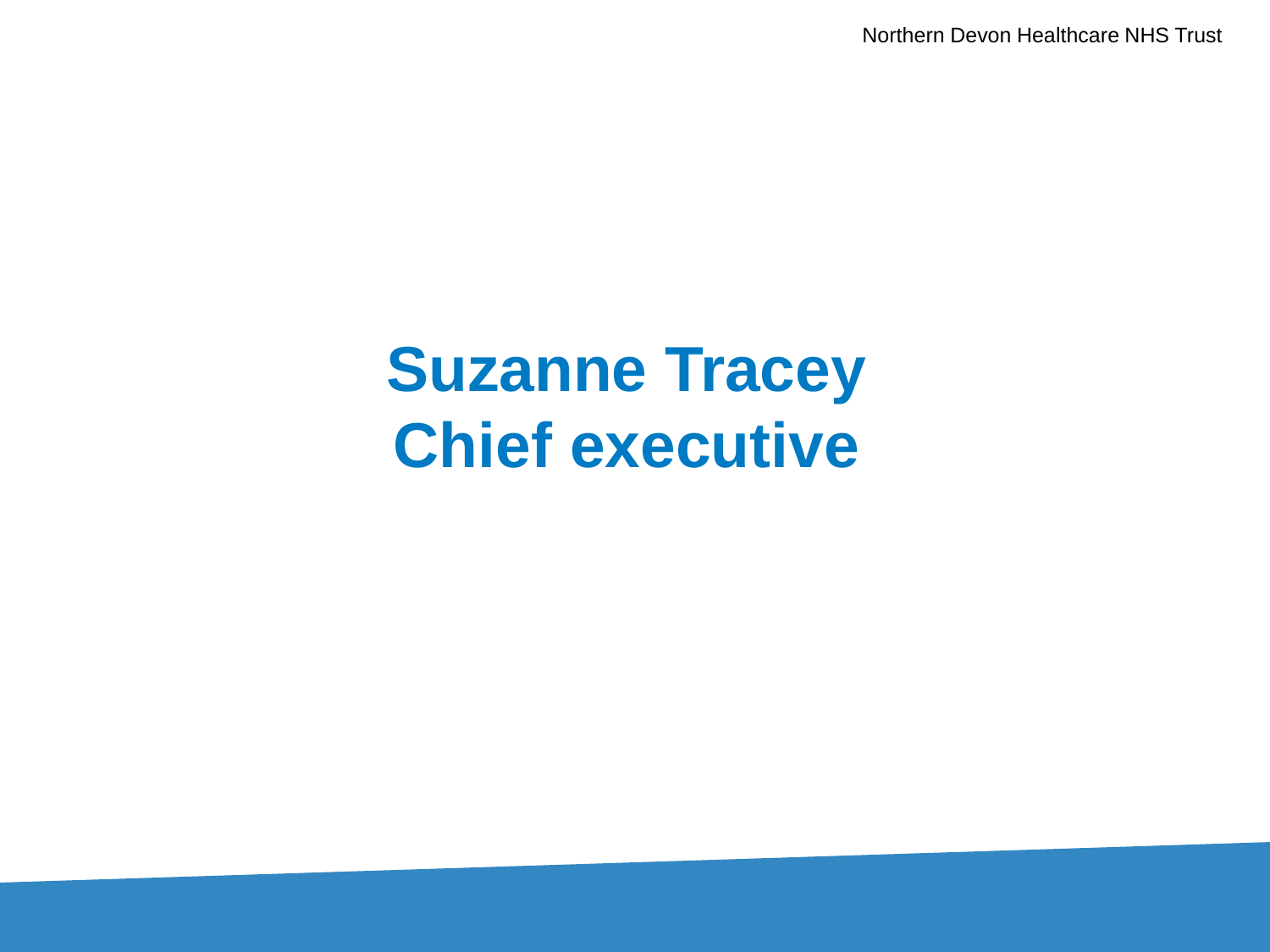#### **Purpose of this meeting**

- To update you on the hospital services work and the next steps
- To give an overview of our engagement approach and to explain why it was important to us to hear your views
- To share the headlines from patient, staff, public and stakeholder feedback
- To give you the opportunity to ask any questions about our engagement approach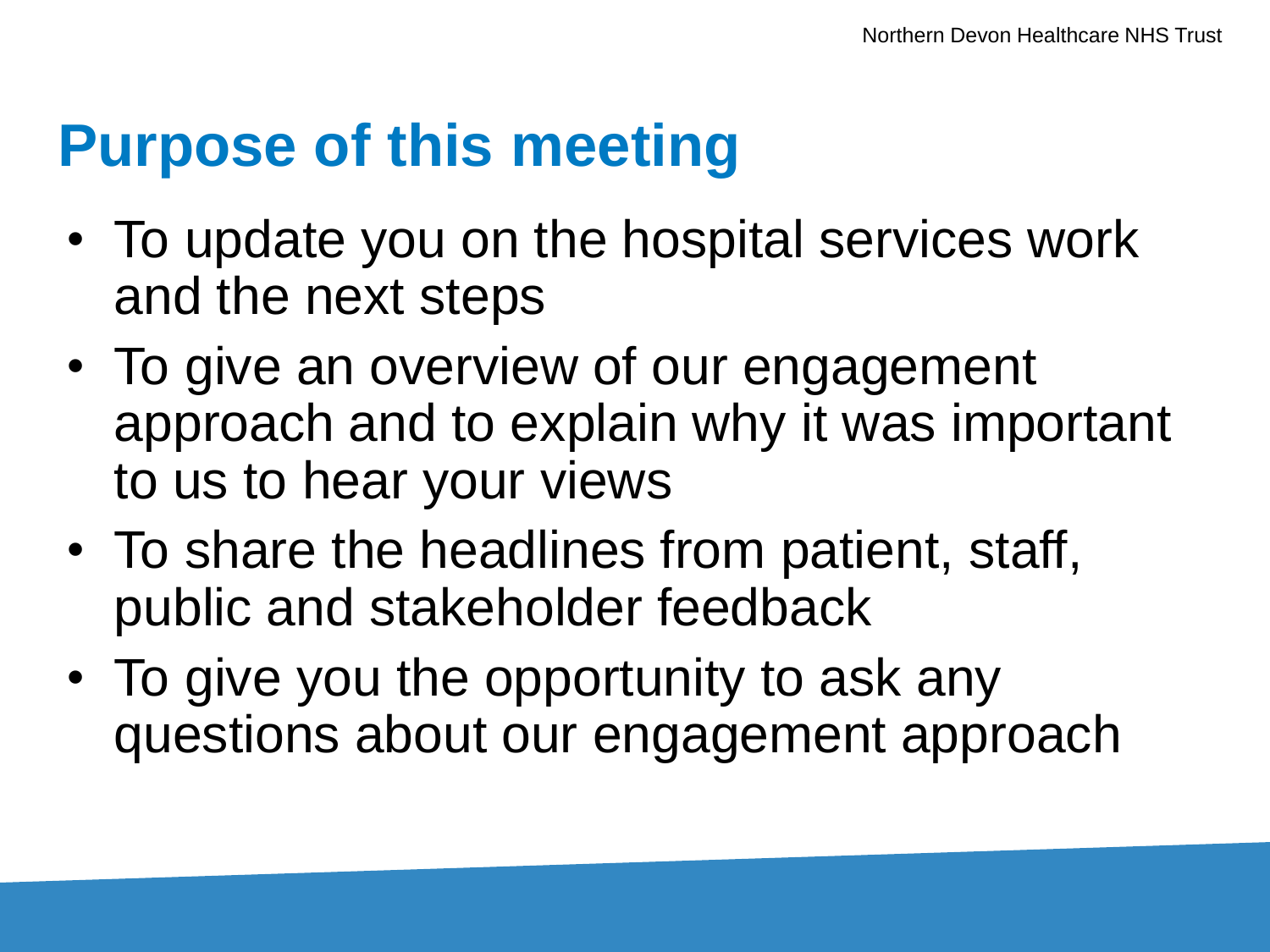#### **Overview: collaborative agreement**

- Collaborative agreement in place since June 2018 and lasts two years
- Joint chair and chief executive, and some shared executive appointments
- Committed to do two things:
	- Take action to stabilise NDDH services and performance
	- Develop sustainable future plans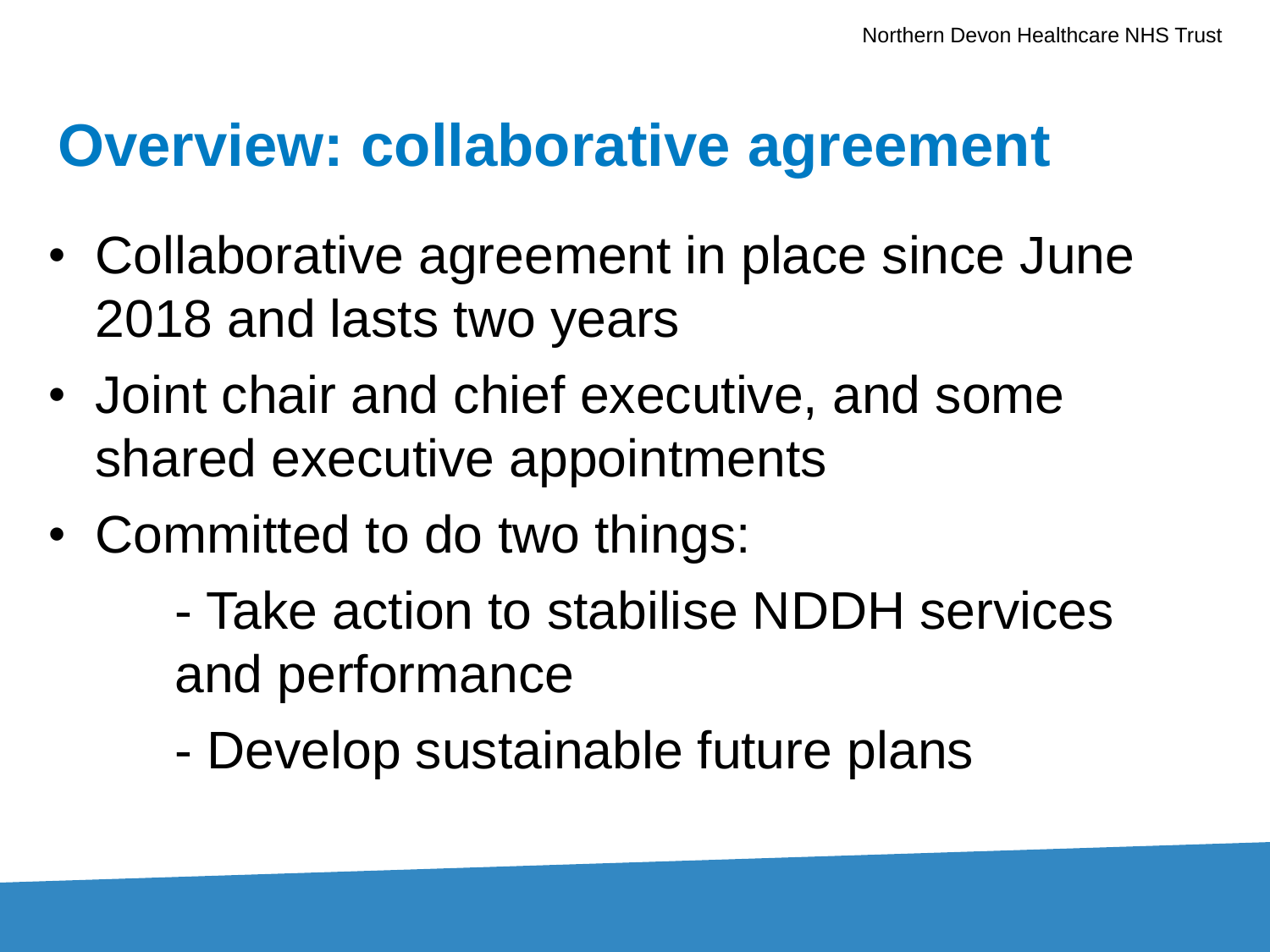# **Overview: stabilising services**

- During the first 6-12 months we focused our efforts on stabilising acute services and improving performance
- Included support to a number of key clinical specialties through providing workforce:
	- Acute medicine
	- Neurology
	- Oncology
		- Including bringing immunotherapy to North Devon so patients no longer to need to travel
	- Maternity (obstetrics and gynaecology)
		- Initial support from a joint director of midwifery and joint clinical director with RD&E
		- Three consultant obstetricians and gynaecologists (shared posts with RD&E)
		- Appointed a head of midwifery to implement new model of care
		- Improving experience for mothers through providing continuity of care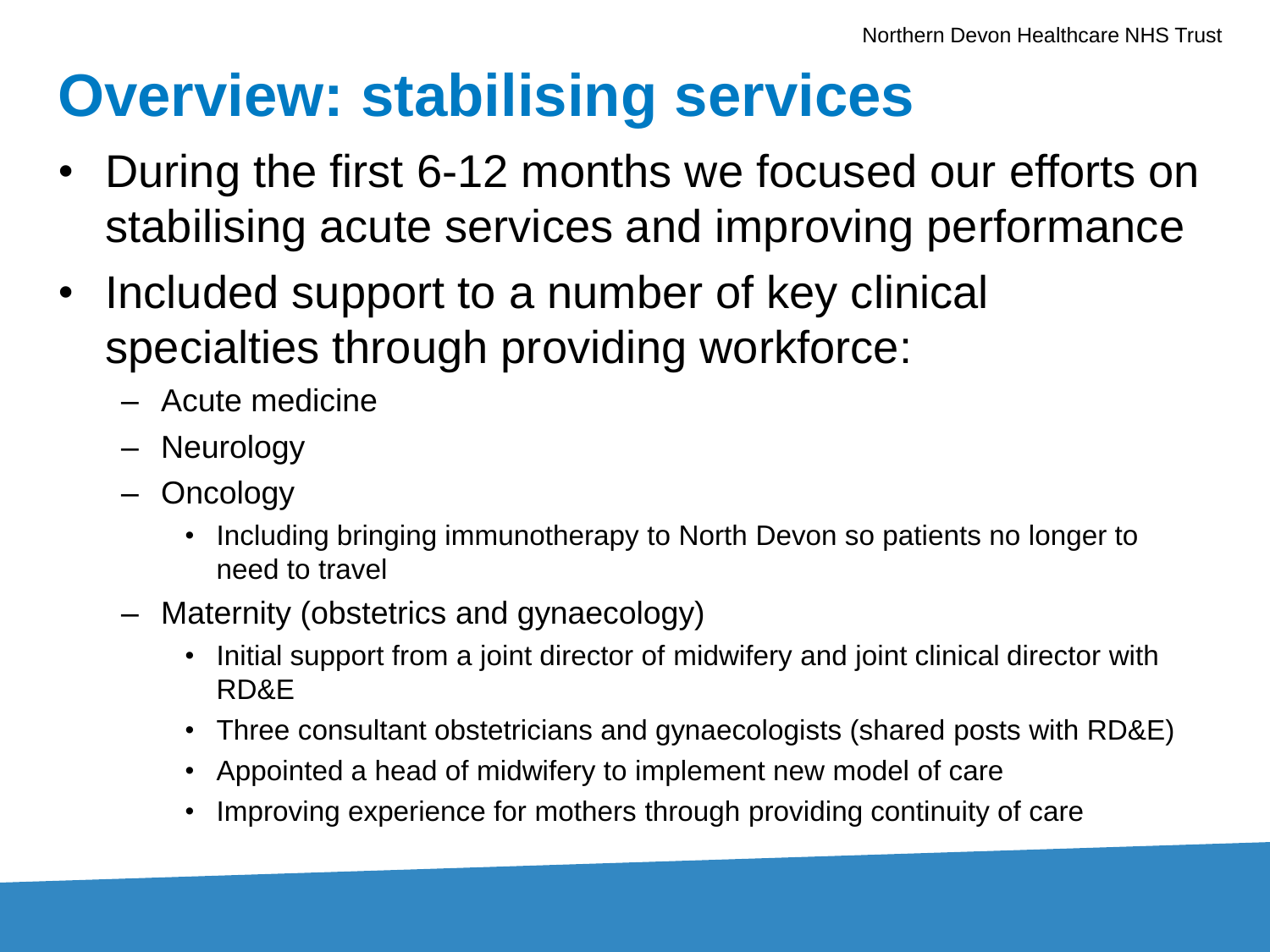- There is still more work to do
- We need to determine organisational form of NDHT and future relationship with RD&E
- We have been undertaking a review of services and engaging with patients and public to ensure decision is based on what best meets the needs of the population of northern Devon
- Agreed starting point that NDDH has an A&E
- Took a selection of the most acute services looking at where they are facing challenges and what support would help maintain local access to these services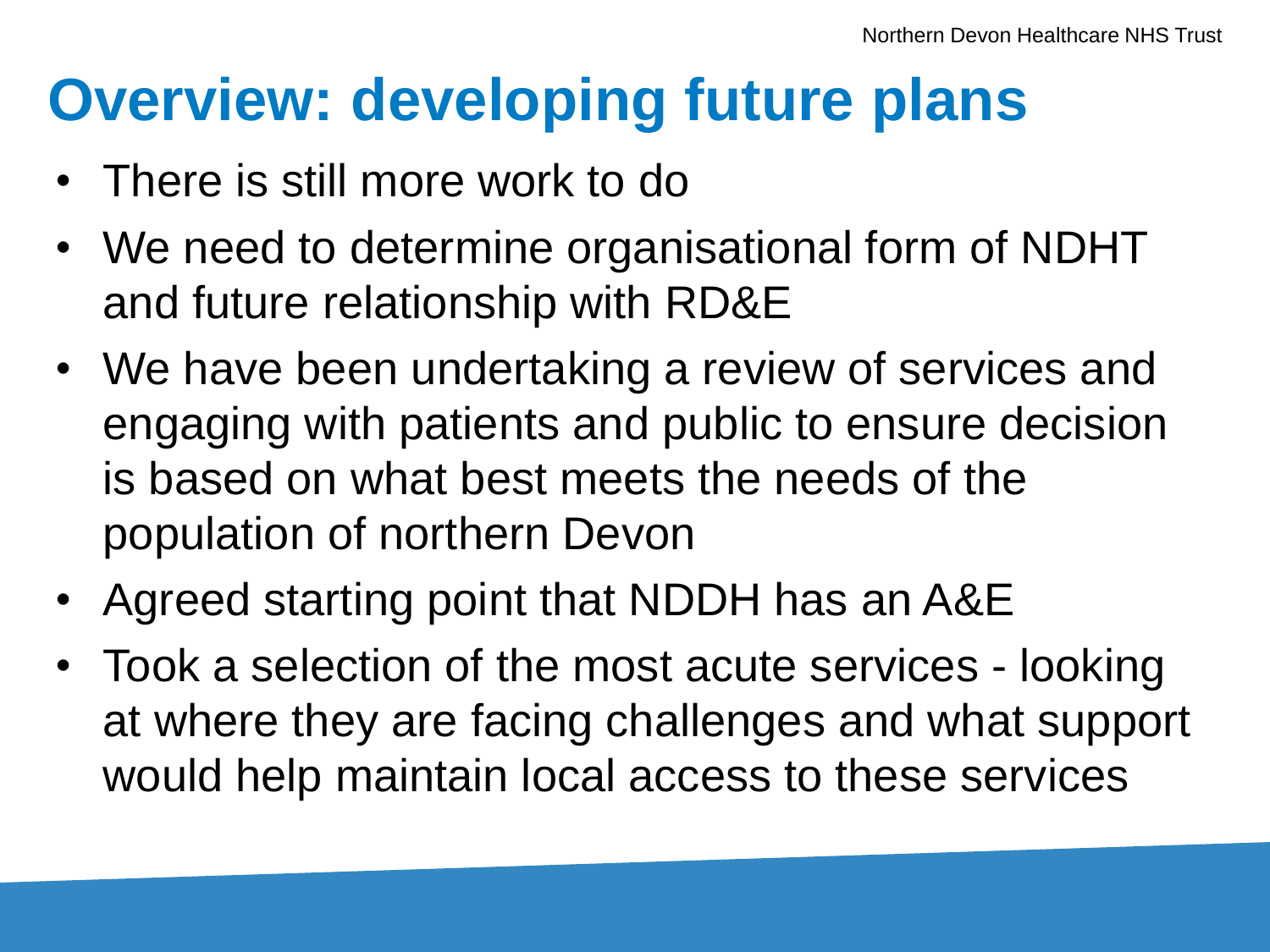| <b>Essential to support an ED</b> | <b>Identified as facing challenges</b> |
|-----------------------------------|----------------------------------------|
| A&E                               | Care of the elderly                    |
| Intensive Care (ICU)              | <b>Stroke</b>                          |
| <b>Acute Surgery</b>              | Oncology                               |
| <b>Acute Medicine</b>             | Maternity (Obs and Gynae)              |
| Paediatrics (assessment in ED)    | Radiology                              |
| <b>Trauma</b>                     | (Trauma and) Orthopaedics              |
|                                   | <b>Acute Medicine</b>                  |
|                                   | Paediatrics (wider service)            |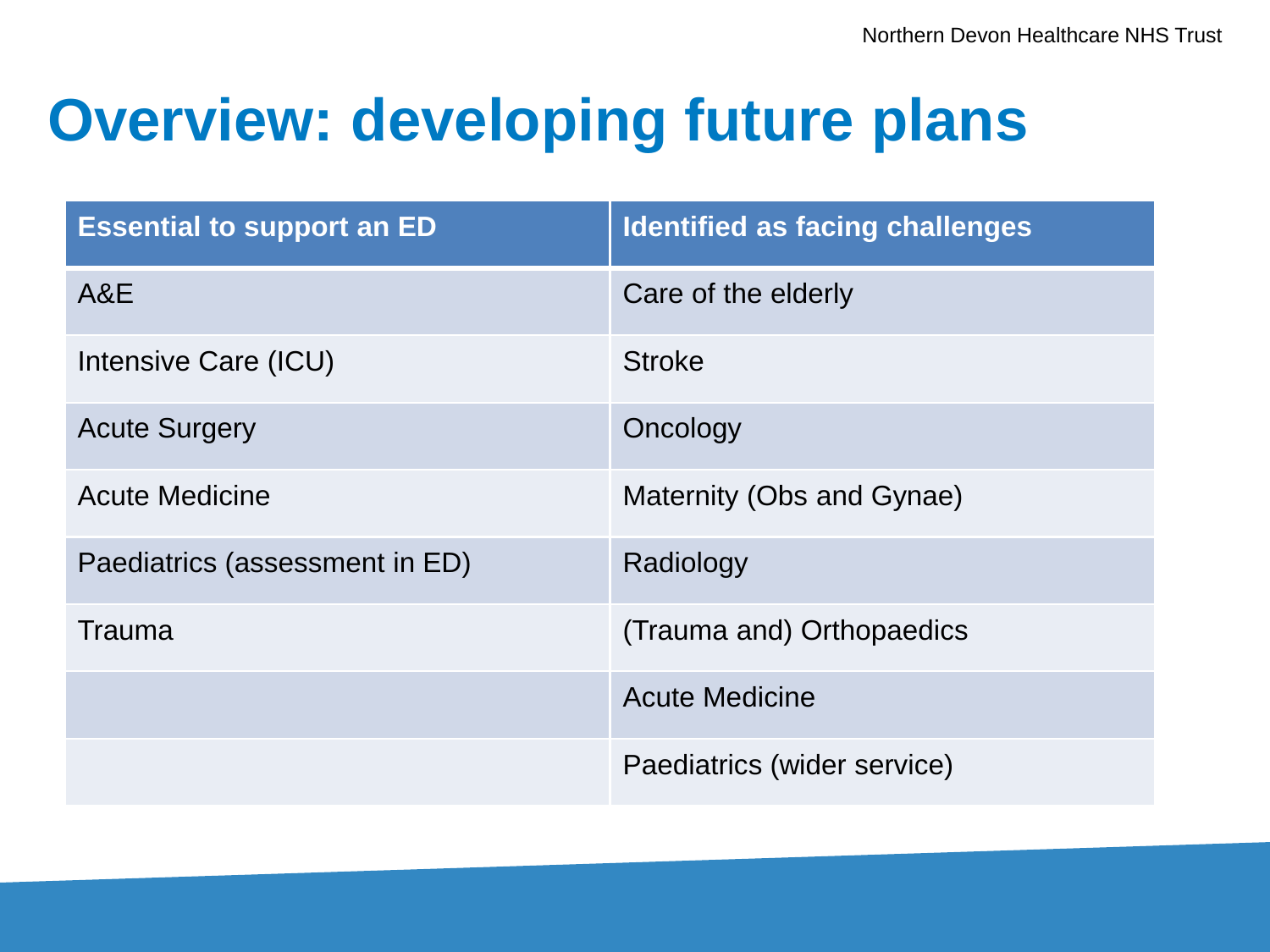Exploring the three challenges affecting our clinical and financial sustainability:

**Remoteness** - NDDH is the most remote acute hospital in mainland England.

**Workforce** - remote hospitals tend to experience heightened workforce challenges, in the context of local and national shortages. **Finance** - this has led to increased pressure on the Trust's financial position.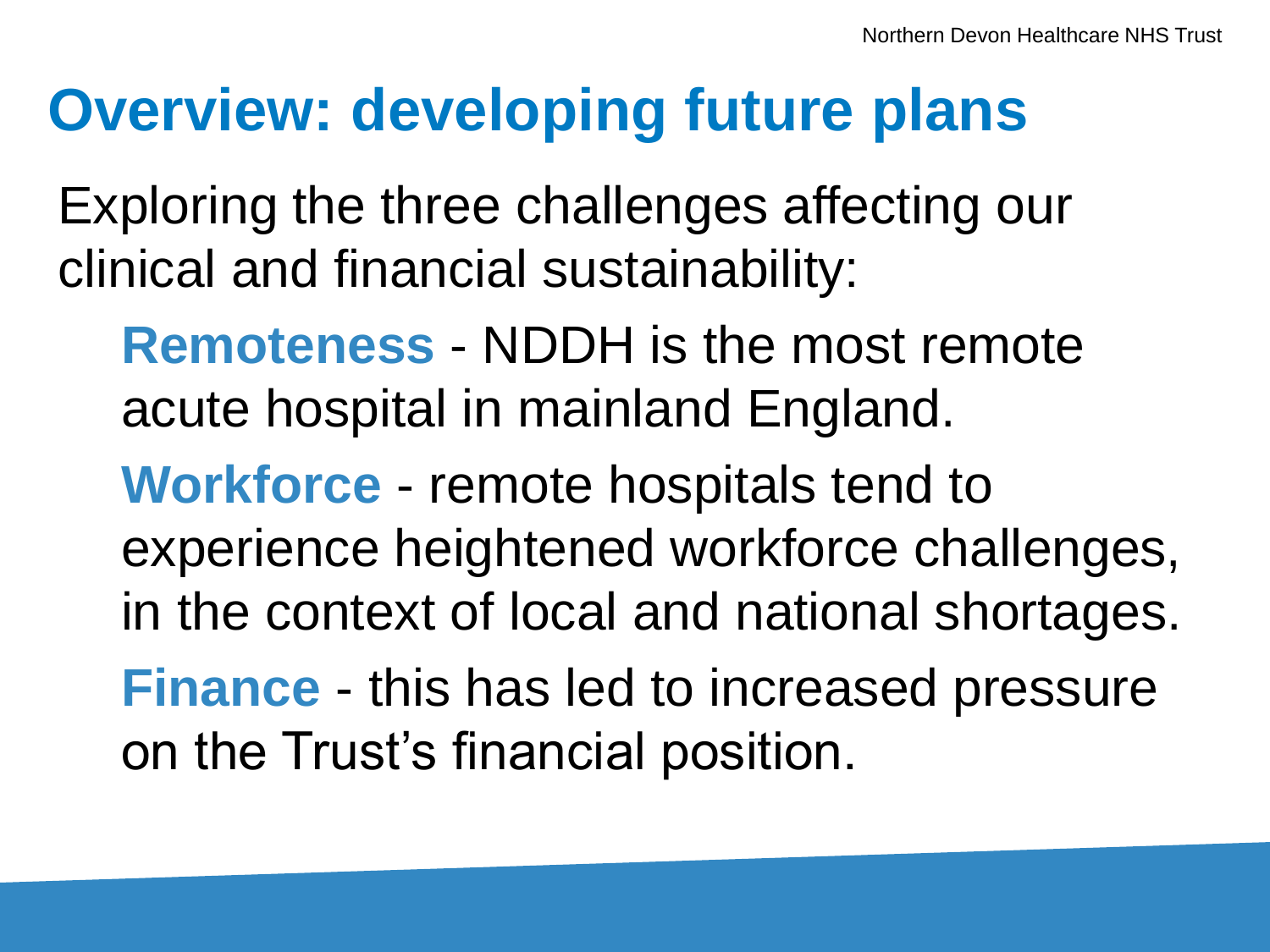- By end of 2019, a decision will be made on organisational form
- Service development work will inform this decision
- There will be further opportunities for engagement
- The Board is driven by the NHS values and committed to doing our best for the population of northern Devon with the resources we have available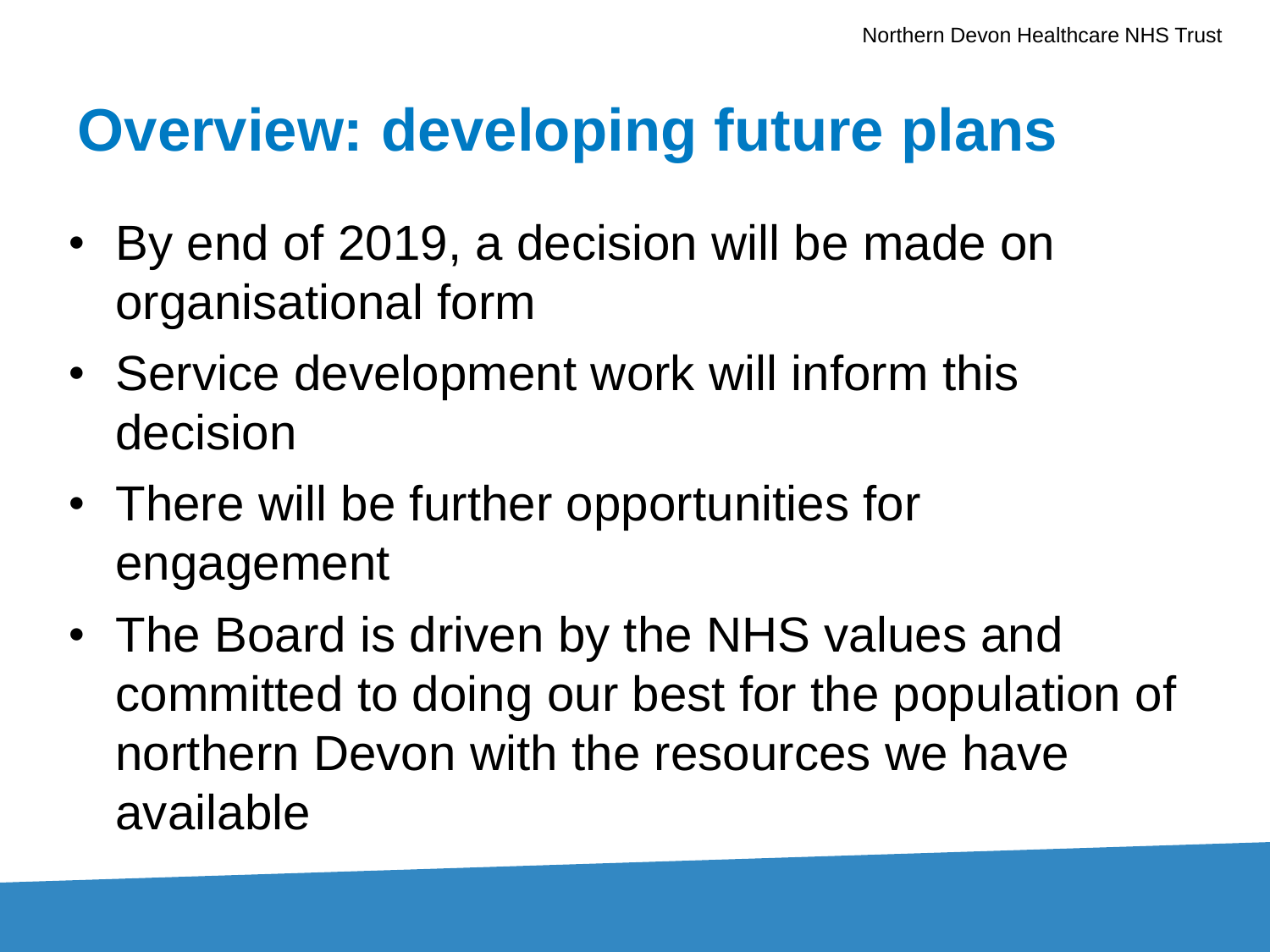Northern Devon Healthcare NHS Trust

# **Jessica Newton Head of communications**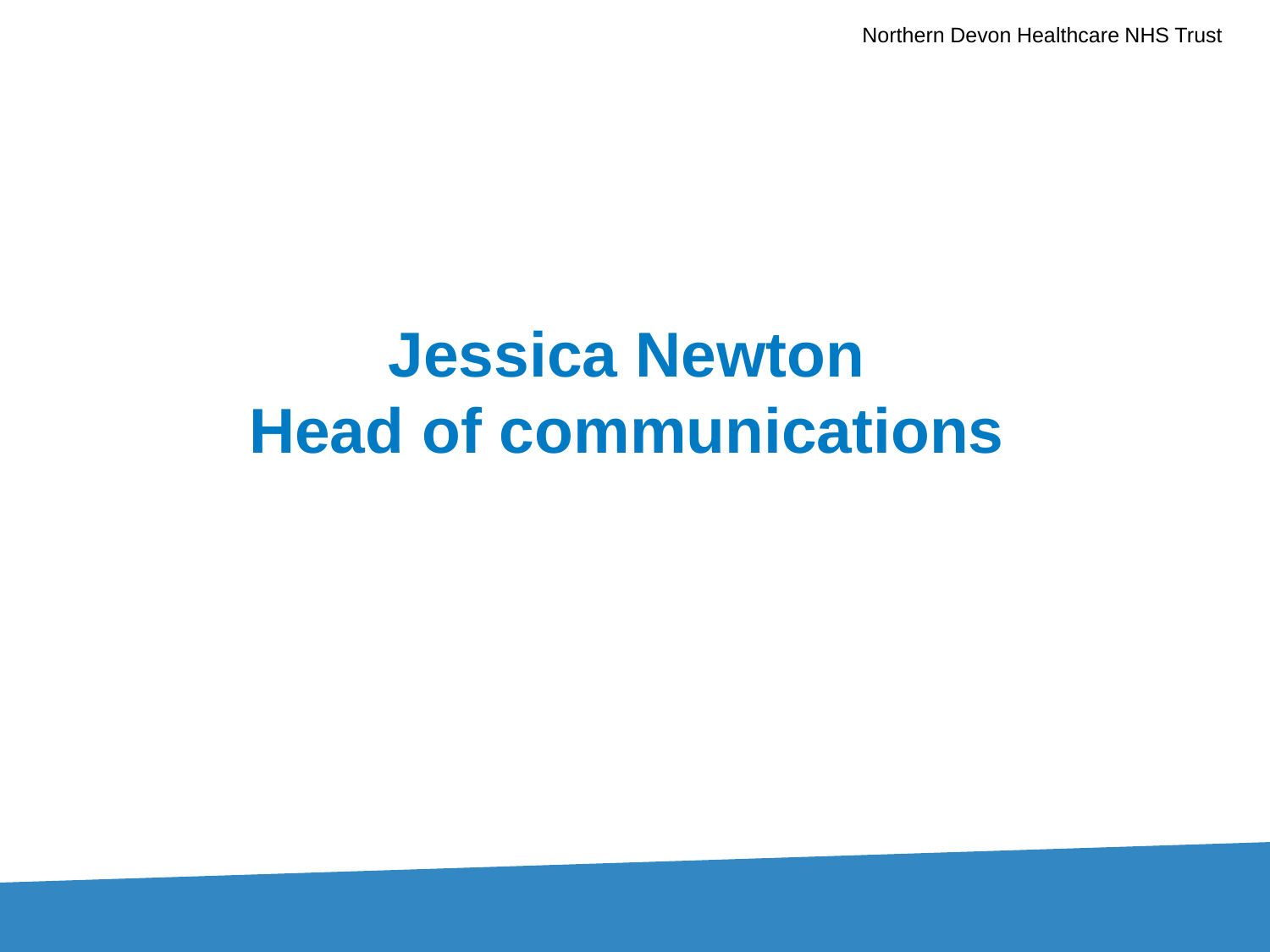Northern Devon Healthcare NHS Trust

# **Overview of engagement approach**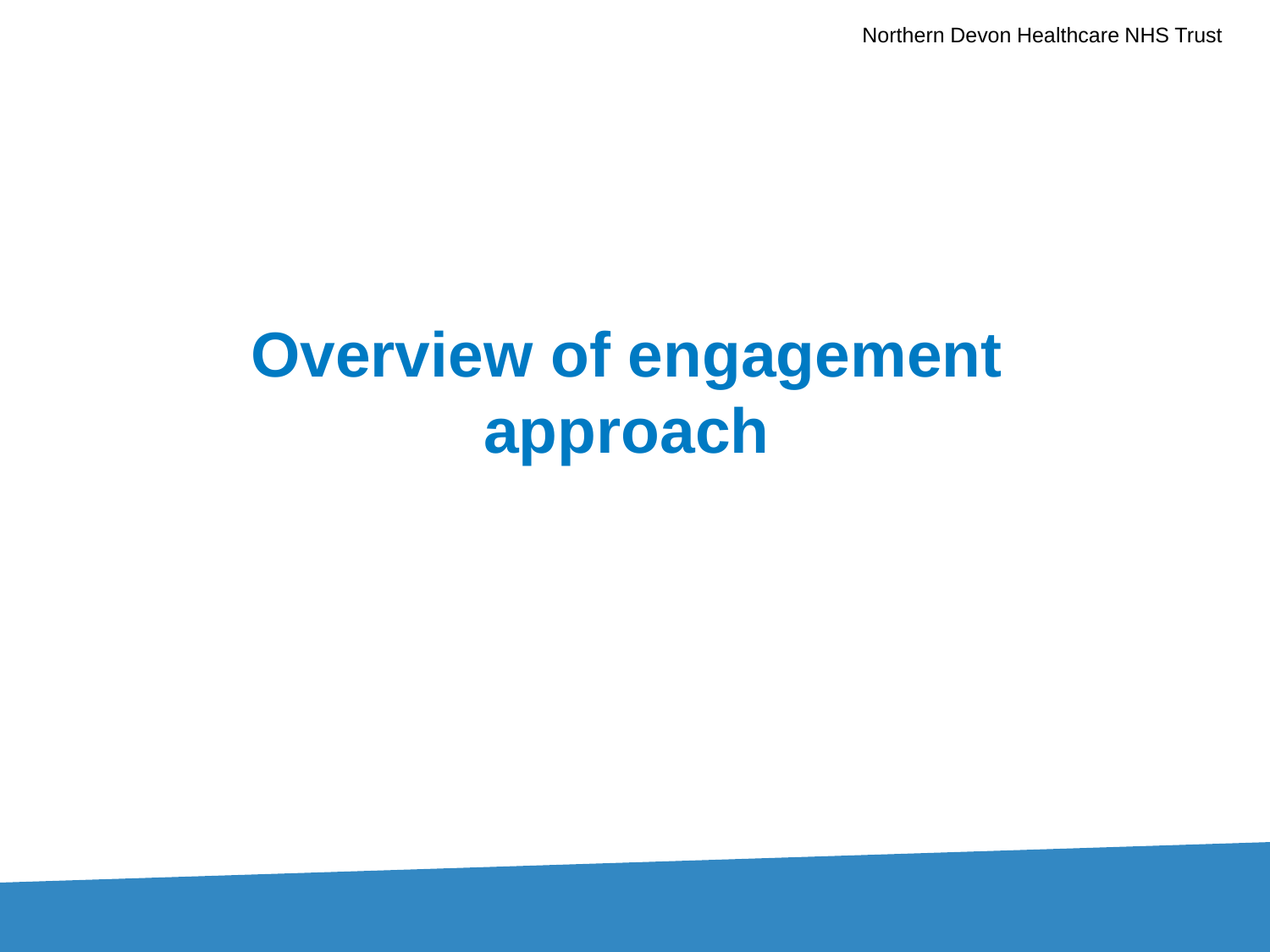## **Engagement approach**

Engagement programme made up of four main areas of activity:

- 1. Engagement through stakeholder meetings
- 2. Targeted and representative patient engagement
- 3. Staff engagement
- 4. Public survey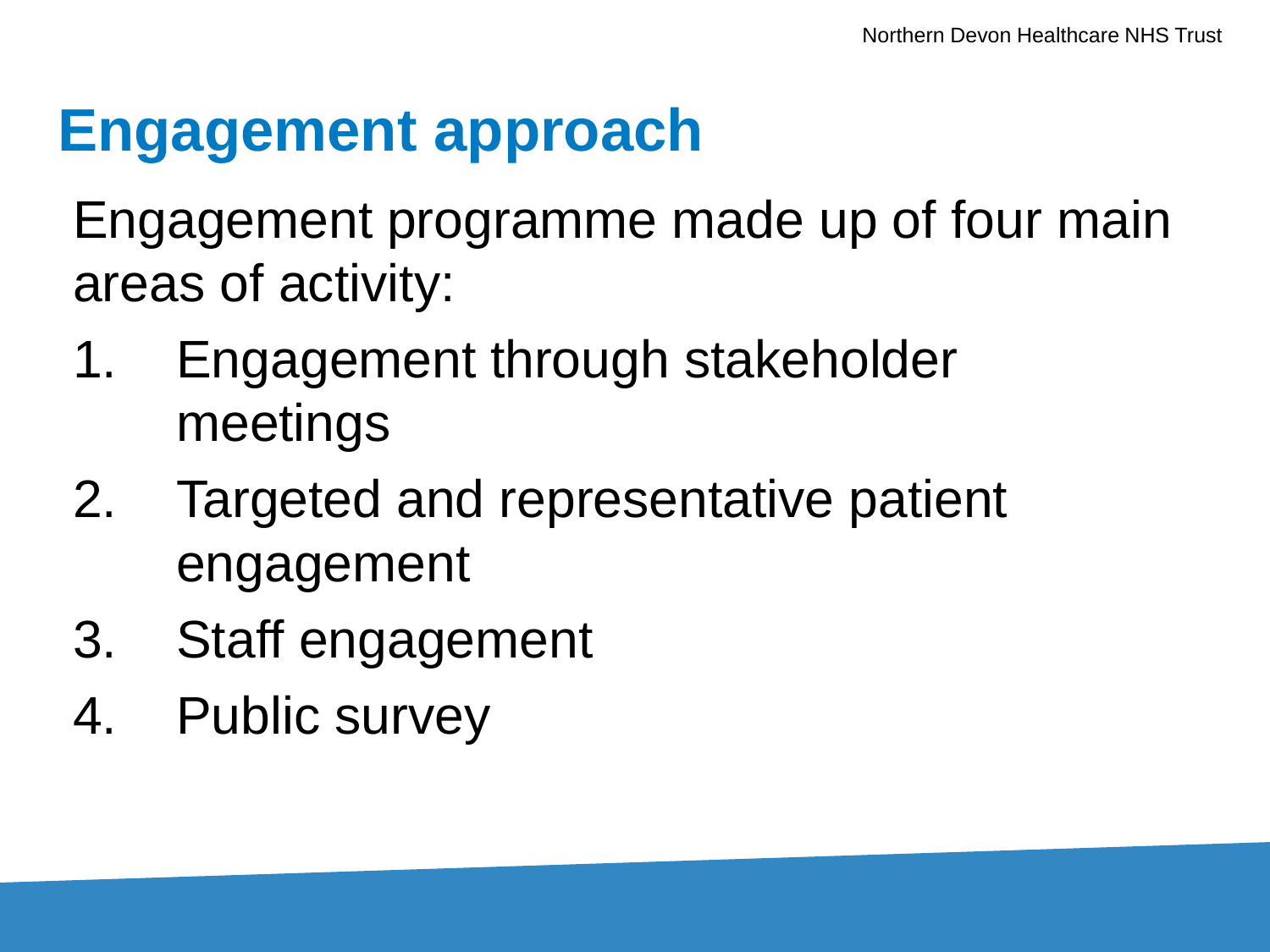## **Who have we heard from?**

- 500 patients and public through our targeted engagement
- 1,319 members of the public through our public survey
- 100s of staff through various channels
- 100s of people through attending meetings of numerous community groups
- Thank you to everybody who helped promote our engagement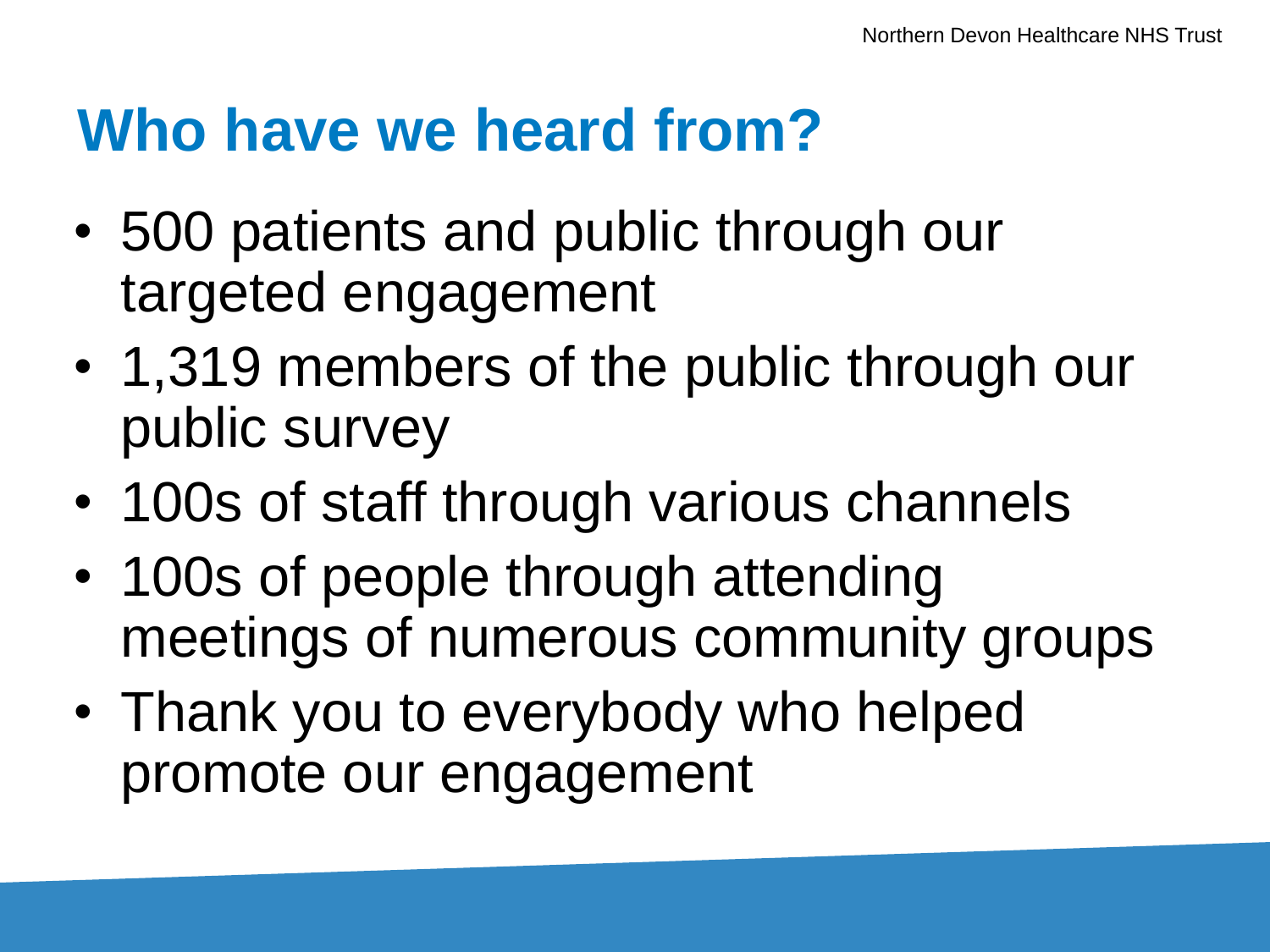# **Why did we carry out targeted engagement?**

- To ensure we engaged with patients and carers with lived experience of our services
- To ensure we engaged in line with our NHS values, promoting equal involvement and representation:
	- Hearing views from a wide range of people, including people of different ages and backgrounds
	- Speaking to people whose views we do not usually hear (e.g. those in harder to reach groups)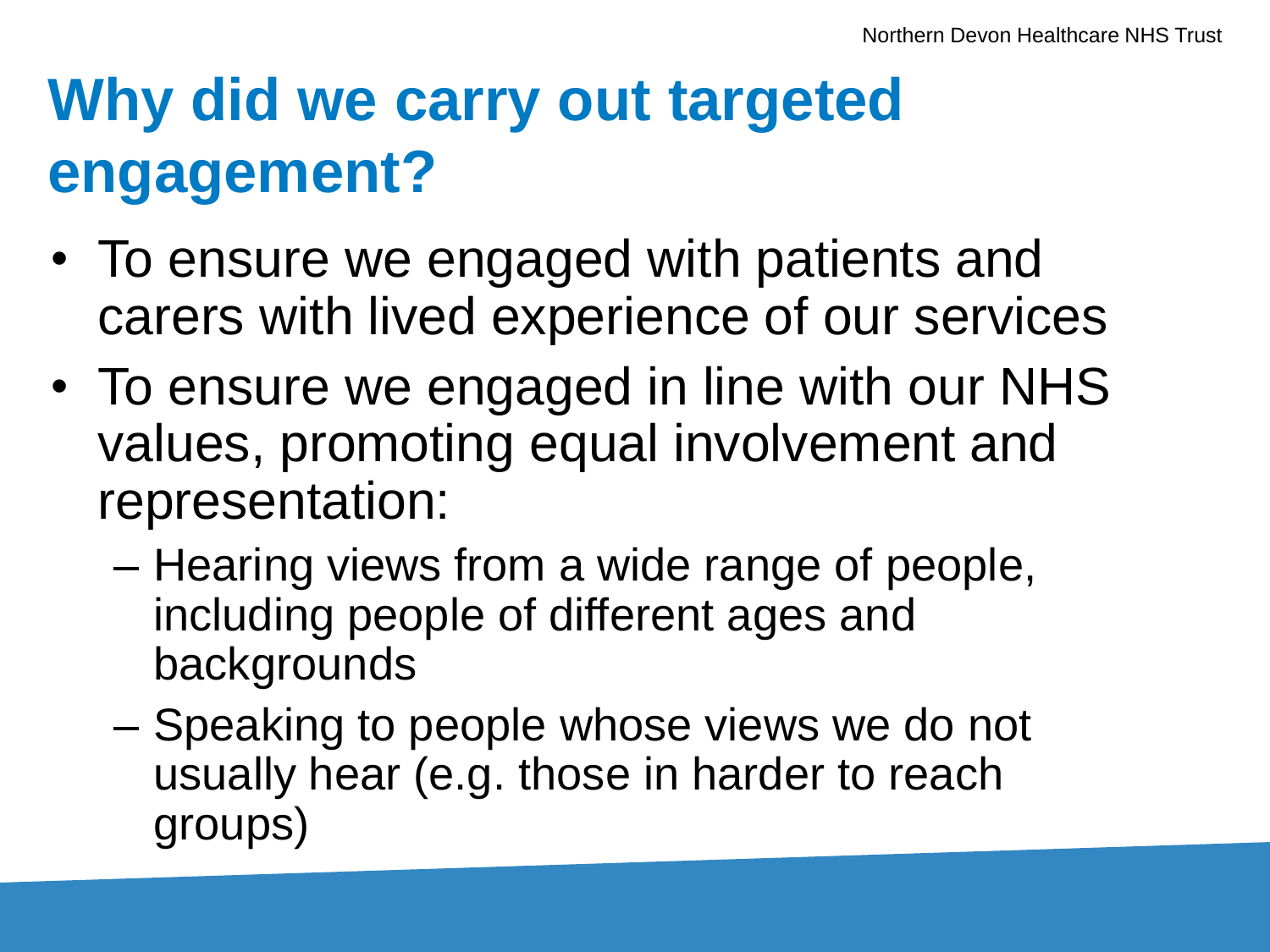# **What did our targeted engagement look like?**

- Worked with external agency to support targeted and representative approach
- Telephone survey with representative 400 members of the public
- Four public focus groups with different audiences (families with under 5s, families with older children, over 65s, unemployed)
- Focus groups and interviews with patients and carers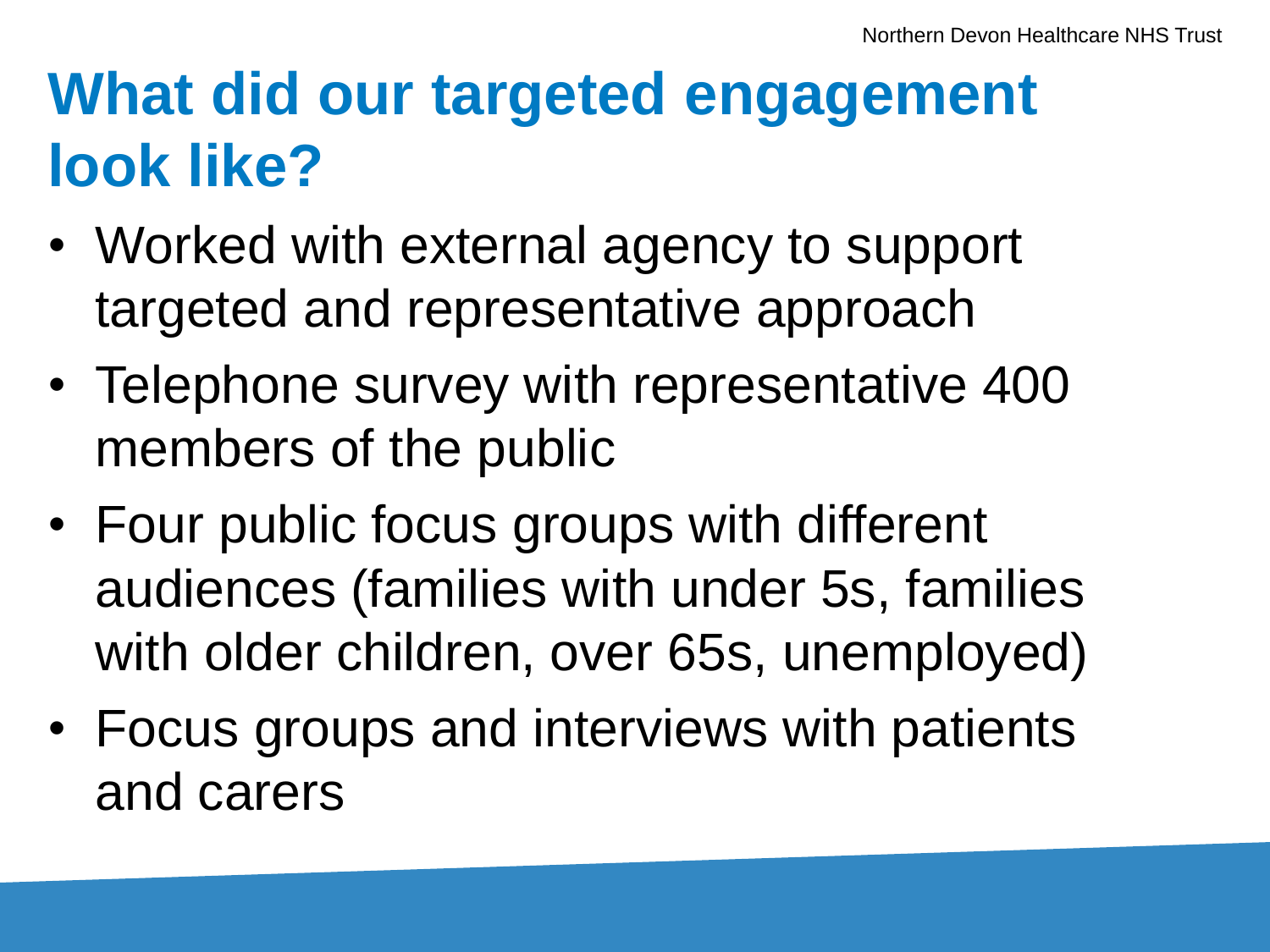# **Public survey**

- We created and promoted a public version of the survey
- The survey closed on 30 September with 1,319 responses, including 58 paper copies
- Detailed analysis is underway to ensure we capture all of the themes, but in general the findings echo what patients told us through targeted engagement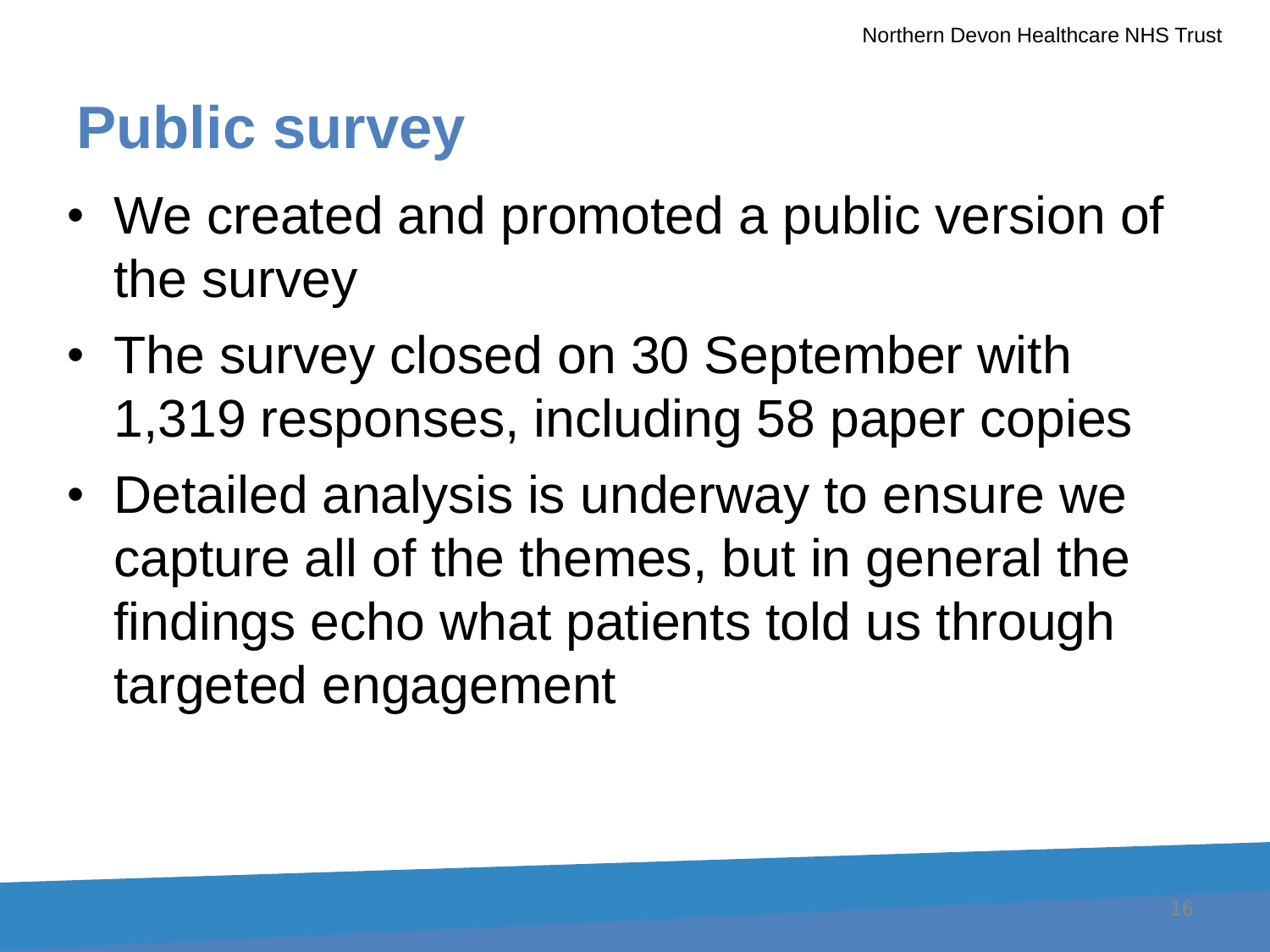# **Engagement themes**

We engaged on the following key themes:

- 1. What matters to you about hospital services?
- 2. Awareness and perceptions of hospital services
- 3. Access and travel
- 4. Care delivered in partnership
- 5. Using technology to access healthcare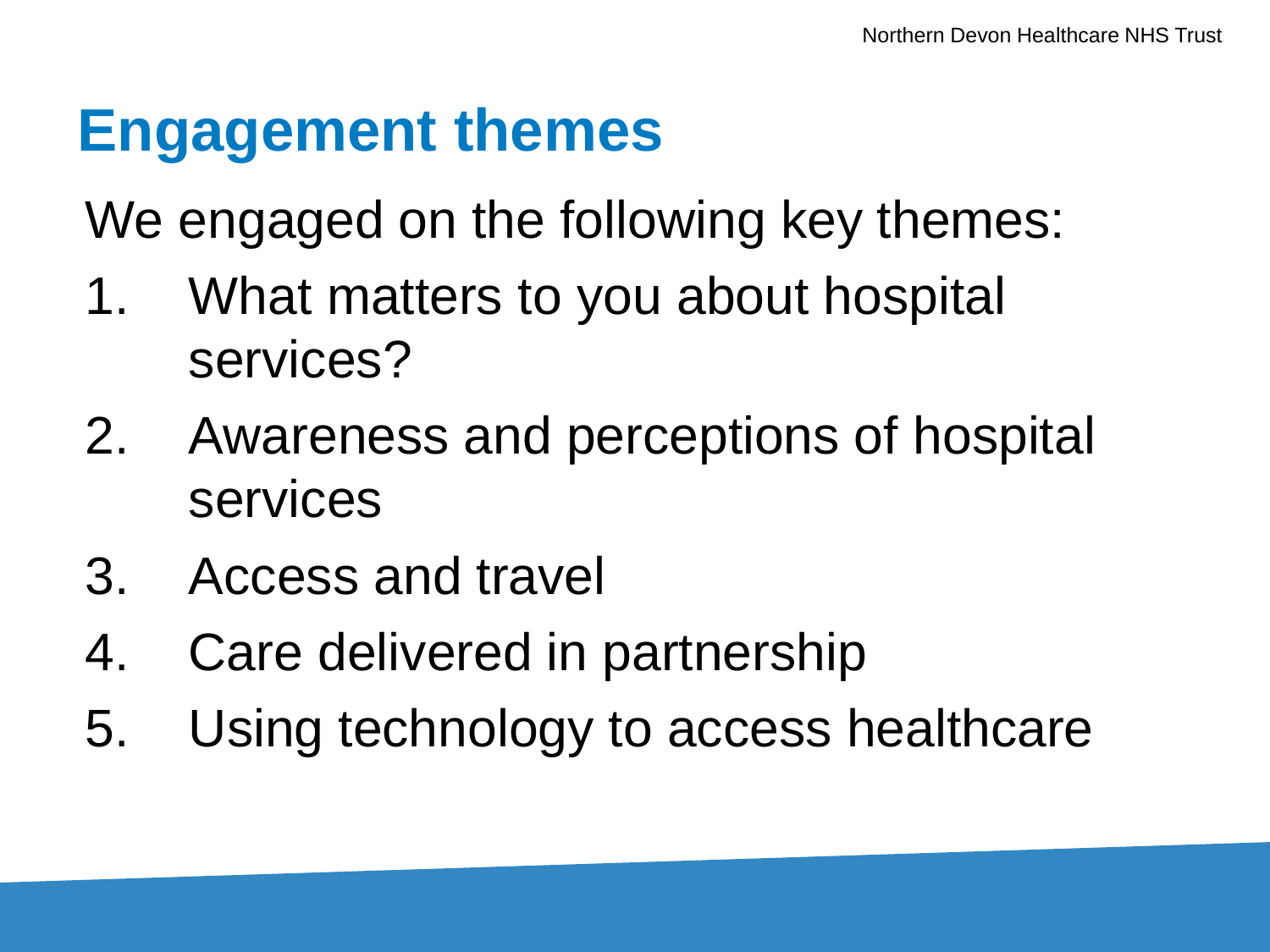Northern Devon Healthcare NHS Trust

# **What matters to you about hospital services?**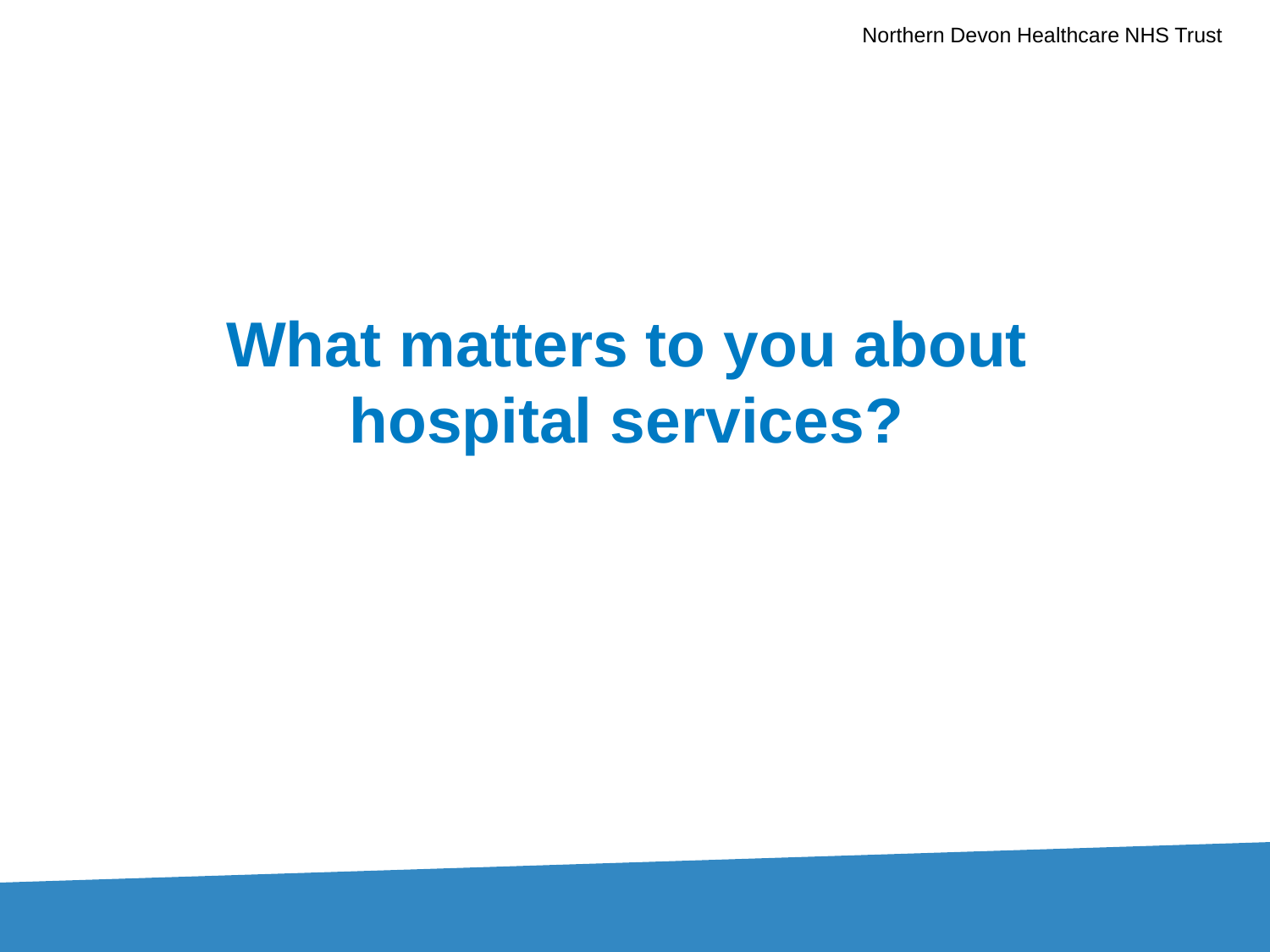#### **What matters to you?**

- Since March 2019, we have been meeting with key stakeholder groups through our existing meetings to understand what's important to people about hospital services.
- Groups we engaged with included:
	- Primary care Patient Stakeholder Network
	- One Northern Devon and One Towns
	- Town and parish councils
	- Devon Senior Voice
	- Save Our Hospital Services
	- Involving Patient Steering Group
	- Healthwatch
	- GP Forum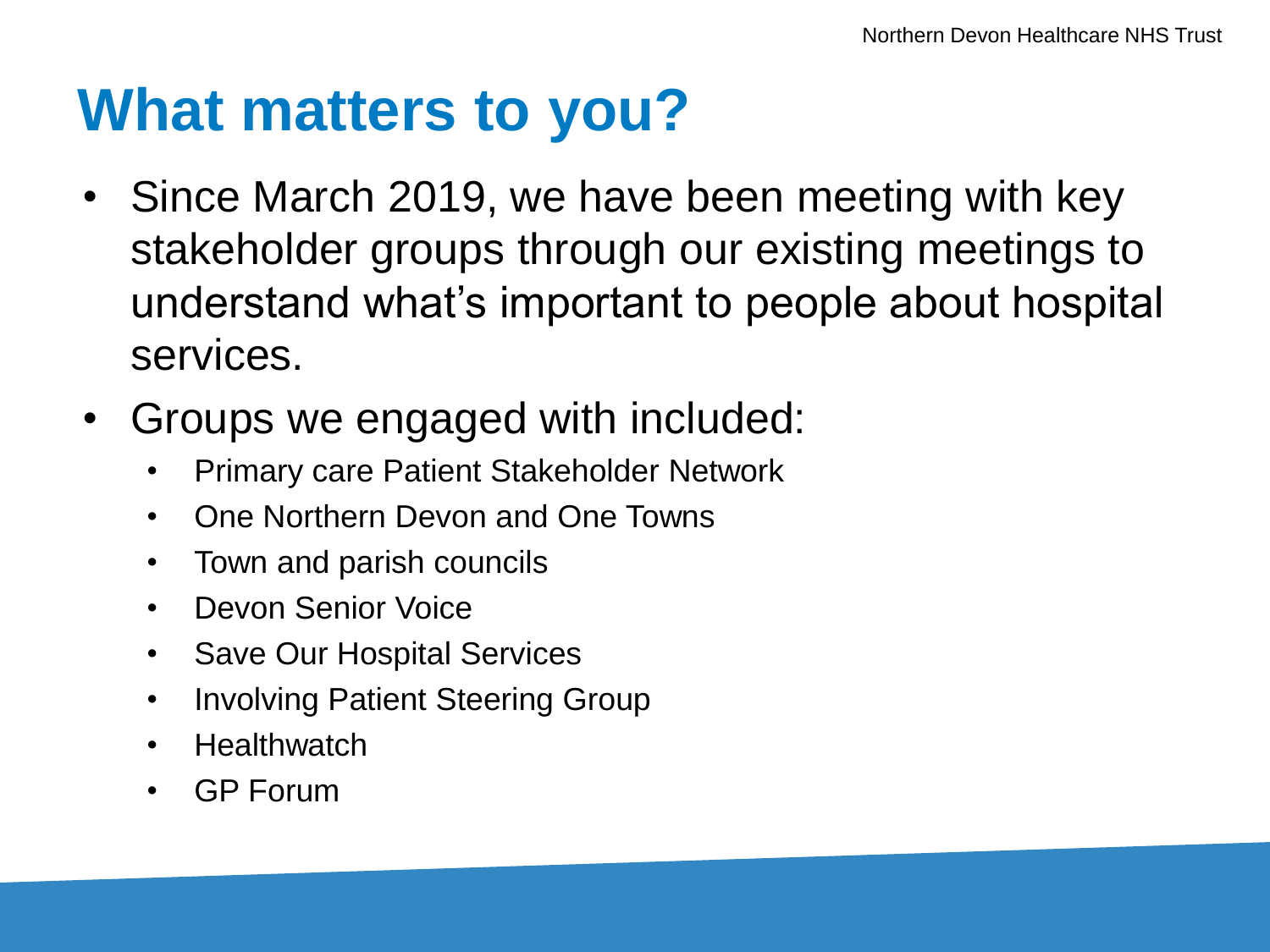# **'What matters to you?' themes**

The following primary and secondary themes emerged from these discussions:

- **Access** Travel vs. outcome | Support for patients travelling further e.g. overnight accommodation | Localising where possible – making the best use of community hospitals | Digital | Improves choice for patients
- **Workforce** having the required staff | Exploring innovative workforce models | Increasing specialist education opportunities | Workforce availability

**Infrastructure** – Having the right space and equipment

**Partnership working** – Improving the transitions between primary and secondary care | Improving advice and guidance for GPs | Providing more support to patients after discharge | Enhancing support to mental health patients

**Equal outcomes** – Addressing health inequalities | Improving general health

**Patient-focussed** – Learning from patient feedback – what patients want us to do differently

**Future-proof** – Ensuring long-term sustainability of services

**System strategy** – Compatible with Devon-wide plans and priorities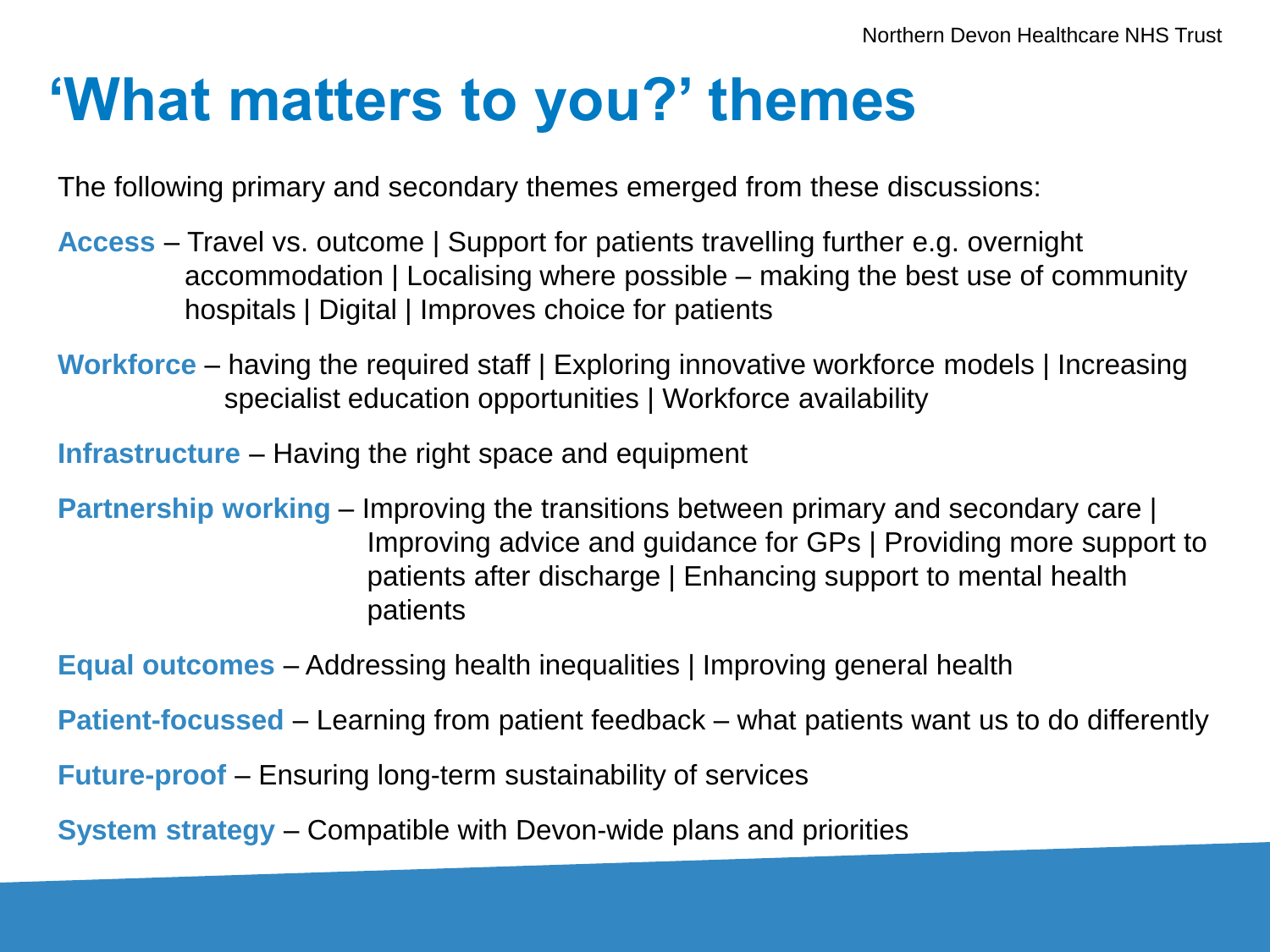# **'What matters to you?' themes**

We considered this feedback and took it to the leadership team, who added the following three themes:

| <b>Primary theme</b> | <b>Secondary theme/definition</b>                                                     |
|----------------------|---------------------------------------------------------------------------------------|
| Quality              | Provides a service built on safety,<br>effectiveness and experience                   |
| Affordability        | Is financially sustainable<br>Is as efficient as possible<br>Provides value for money |
| Feasibility          | Is operationally achievable                                                           |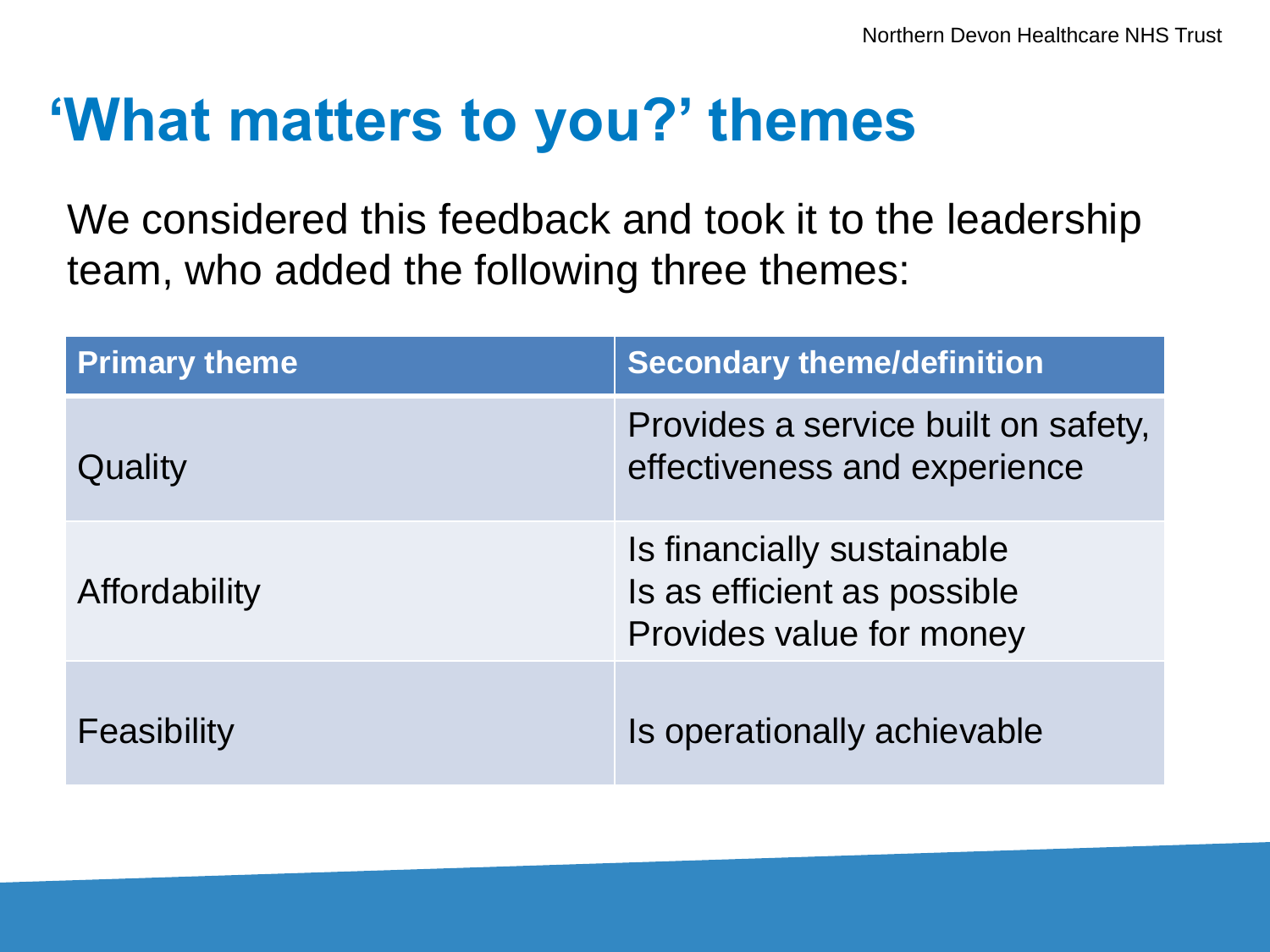Northern Devon Healthcare NHS Trust

# **Awareness and perceptions**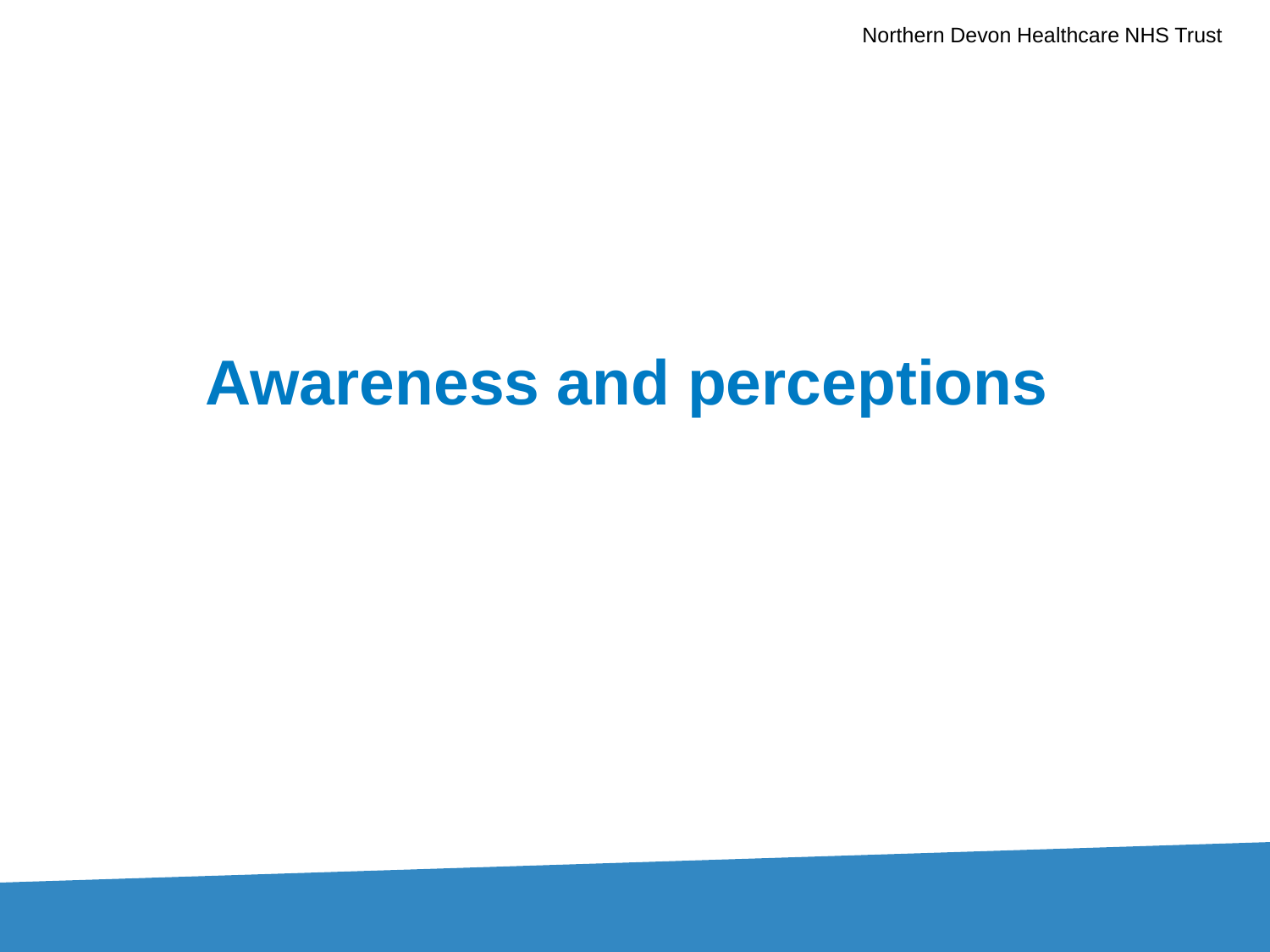- We started by understanding how aware people are of hospital services and how they perceive them:
	- Almost half of people had been a patient within the past 12 months
	- Almost half said a family member had been a patient within the last 12 months
- This gave us confidence that we were speaking to people who have experience of our services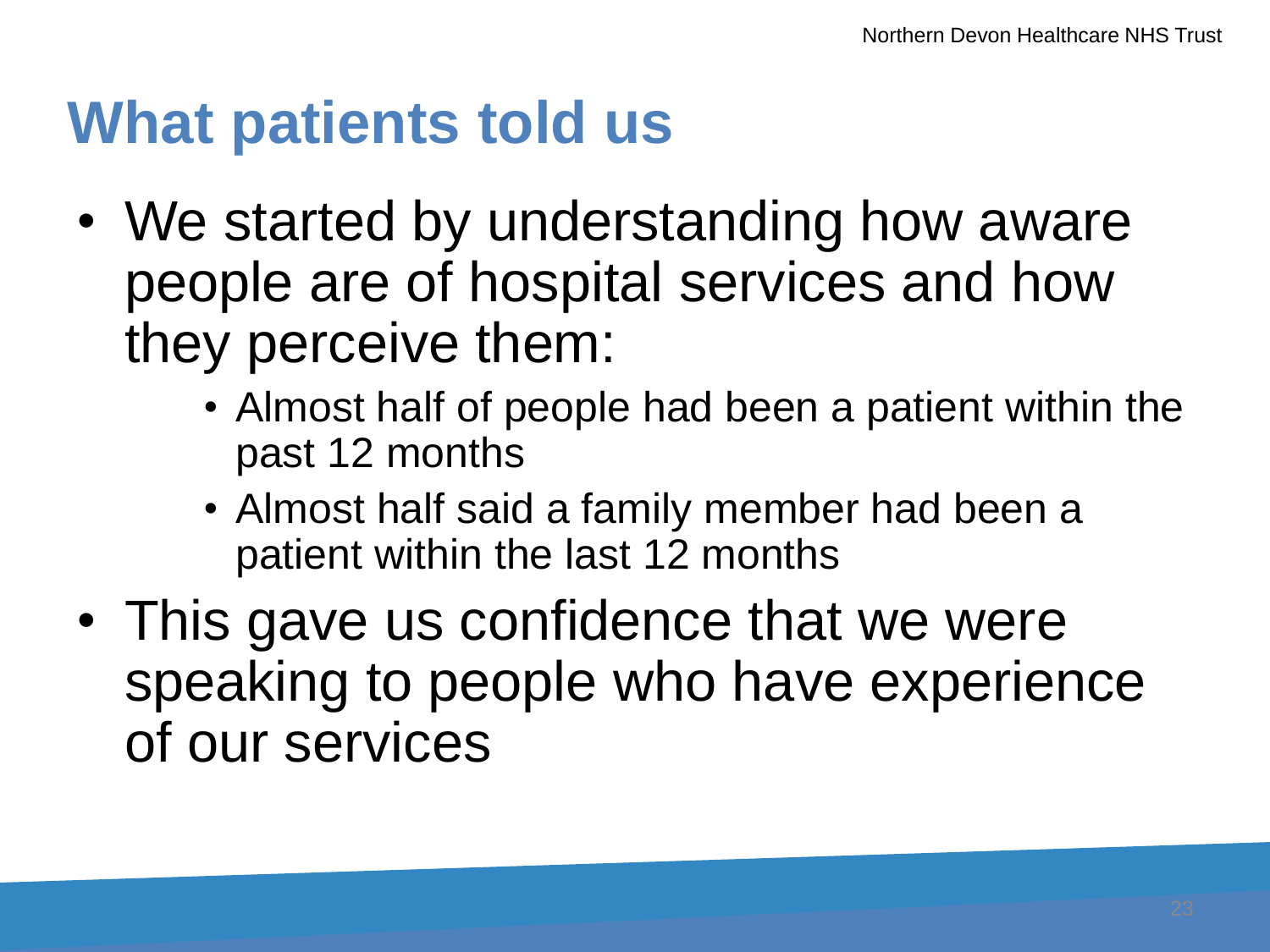# **Patients rated NDDH highly**

#### NDDH was rated an average of 4.2 out of 5

How would you rate North Devon District Hospital as an acute hospital, on a scale of 1 (very poor) to 5 (very good)? (388) [TELEPHONE]

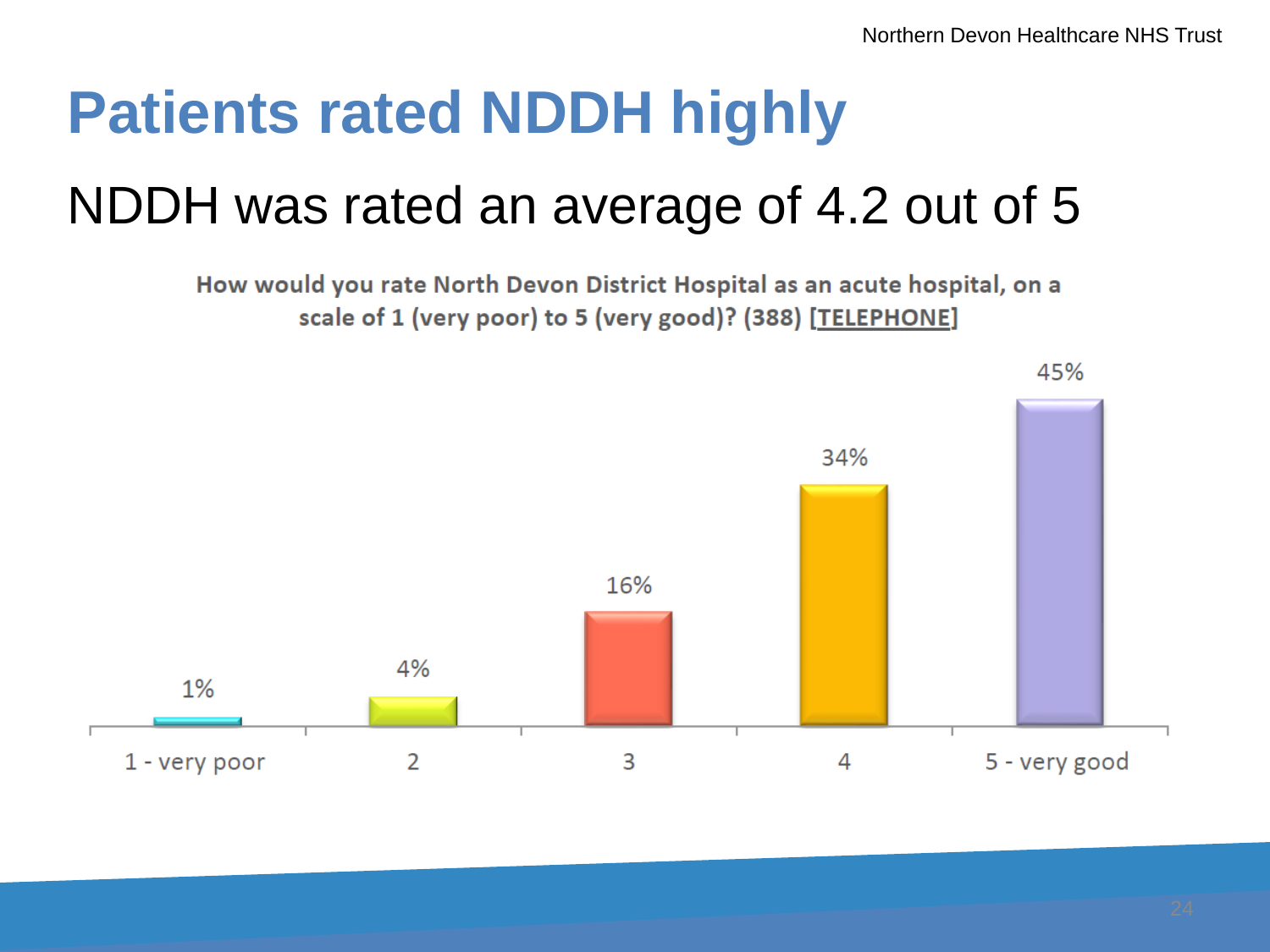# **Patients rated NDDH highly**

When asked to explain their rating:

#### **Scores 4-5:**

- Experience of good quality of care (118)
- Positive experiences with staff (55)
- Being seen in a timely way (14)

#### **Improvements (scores 1-3):**

- Reduce waiting times (18)
- More staff (11)
- Higher quality of care (10)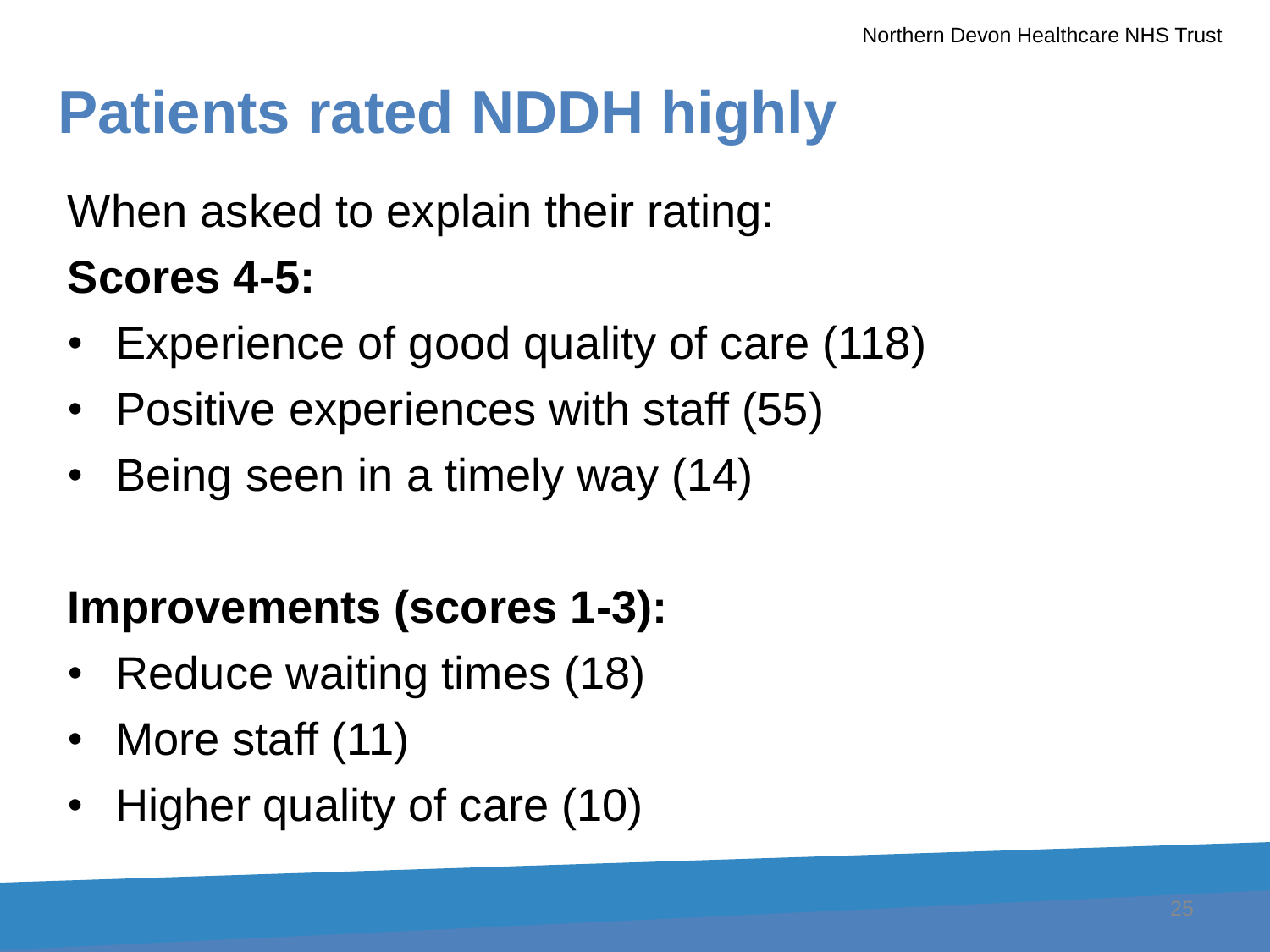## **What the public told us**

- Half had been a patient in the last 12 months and half said a family member had been
- When asked to rate NDDH, an average score of 3.6 out of 5 was given:
	- 48% gave a rating of 5
	- 32% gave a rating of 4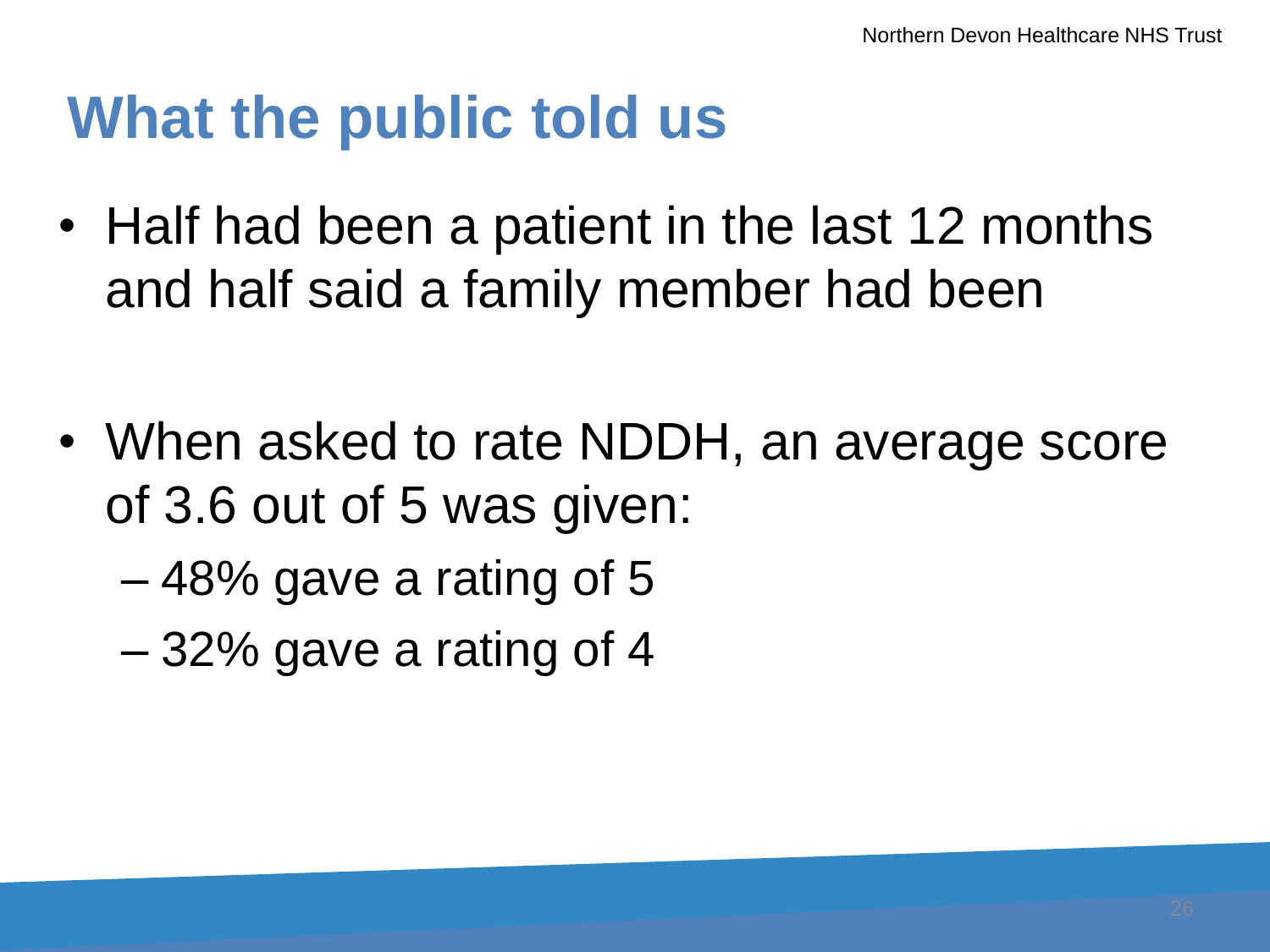# **Staff are proud of NDDH**

- 87% of staff are proud of NDDH
- When asked what their service does well for patients, themes included:
	- Providing a good care environment
	- Patient-centred care
	- Working well with other departments in delivering care
	- Good communication with both patients and staff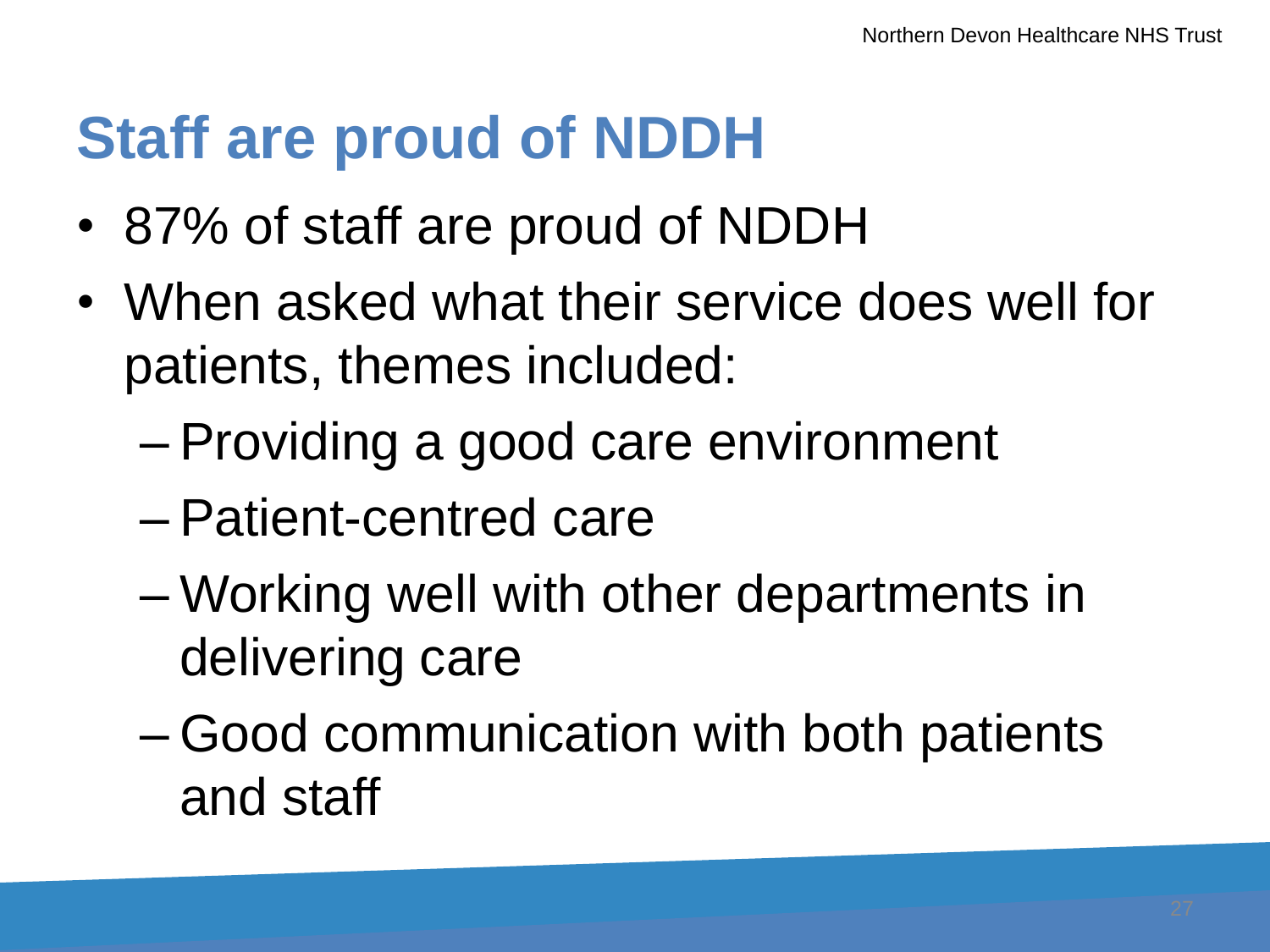# **Staff are proud of NDDH**

- When asked what could be improved, themes included:
	- Improvements to the pathway or 'journey' patients take through hospital services
	- Waiting times
	- Partnership working across Trust
	- Staff shortages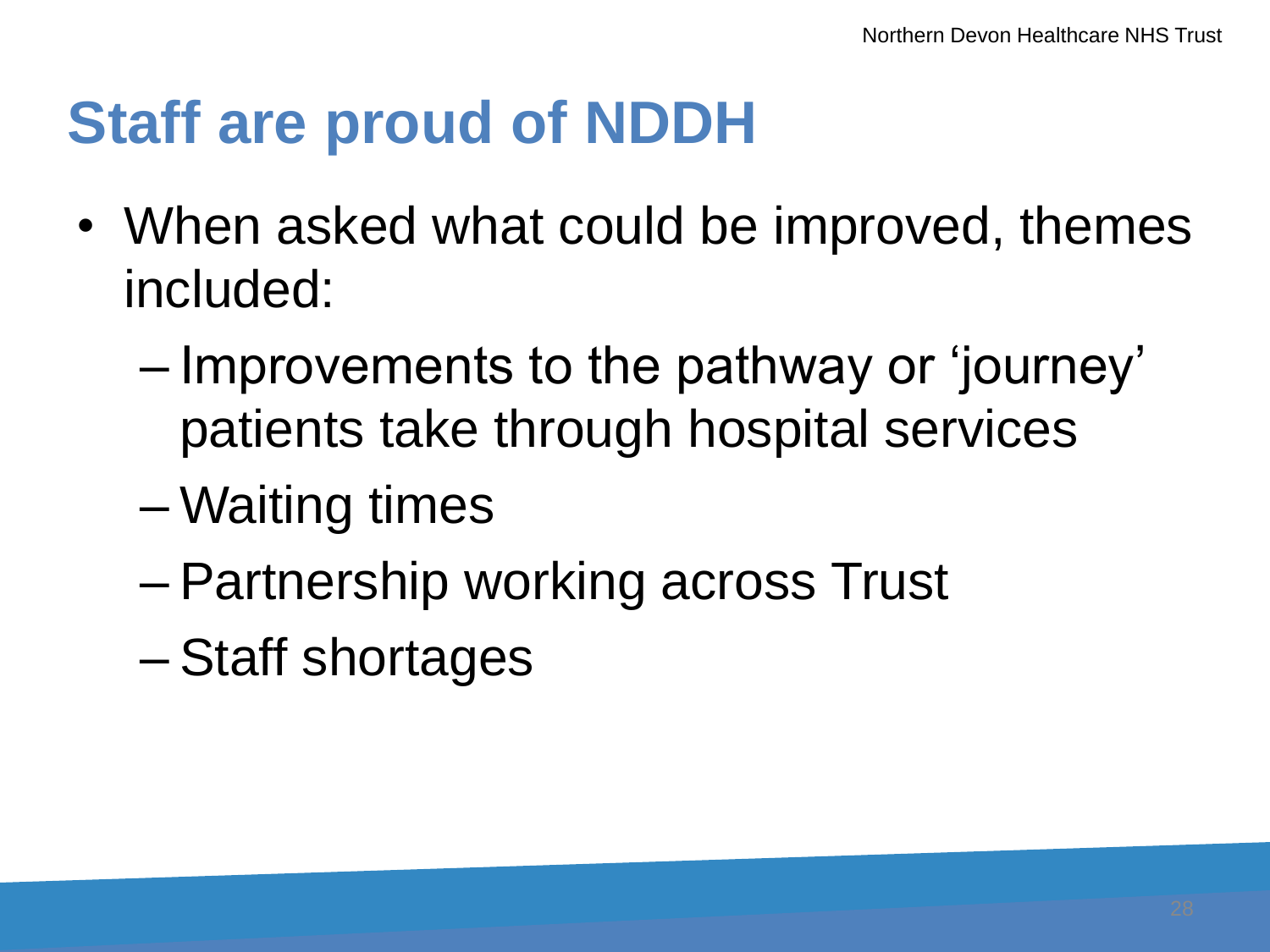### **What this has told us**

- A high proportion of our local community are familiar with NDDH and on the whole rate it highly as an acute hospital
- The quality of care and staff were highlighted as positives
- Both staff and patients highlighted waiting times and staff shortages as areas for improvement, so future plans should address these areas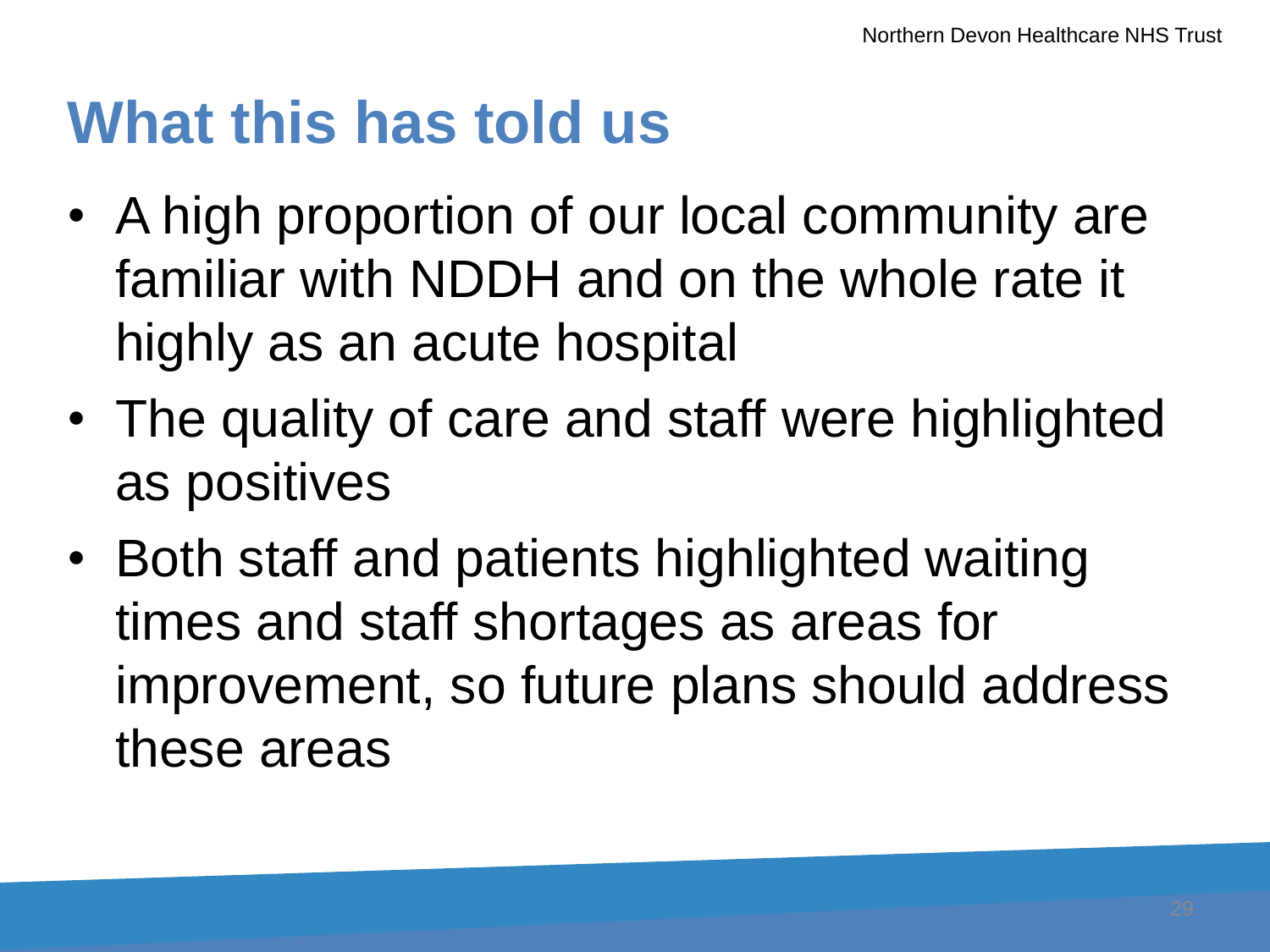Northern Devon Healthcare NHS Trust

#### **Access and travel**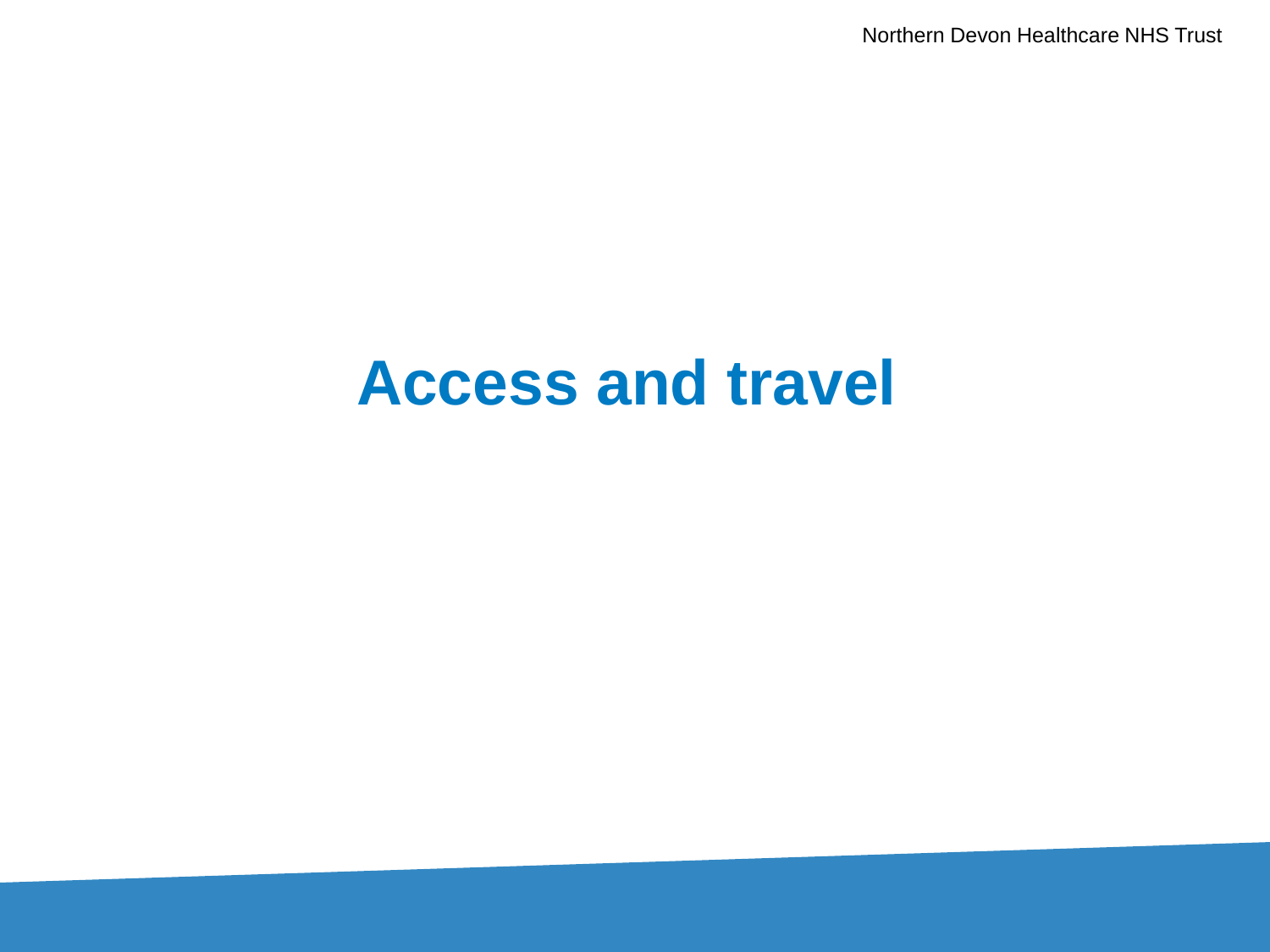# **Focusing on what's important**

- We know from what you have told us that people in northern Devon experience difficulties with travelling and accessing services
- People will always travel outside of northern Devon to access specialist care. We wanted to understand that experience
- We also wanted to understand more about how travel and access impacts people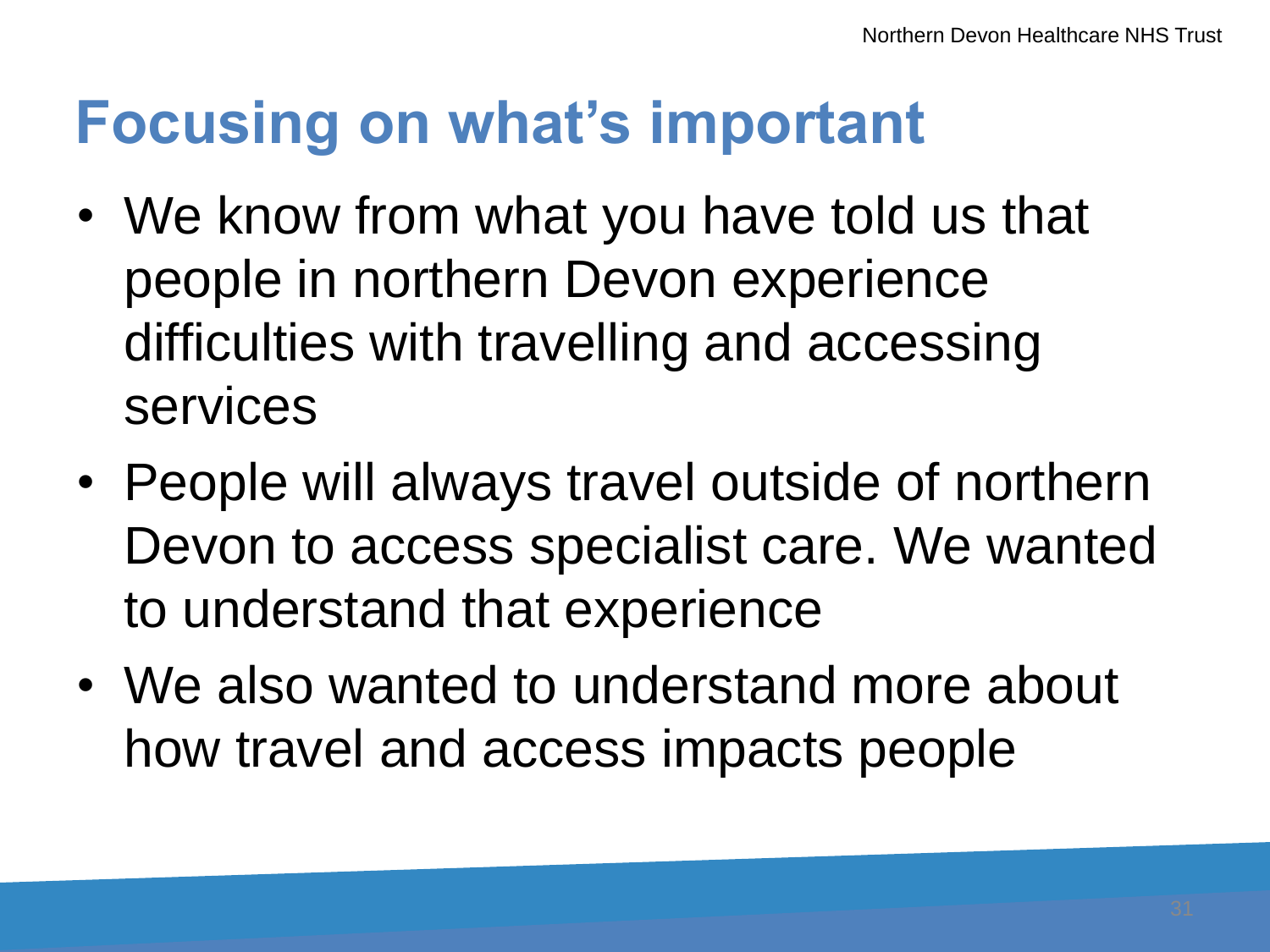When accessing services at NDDH:

- The vast majority of people would travel to NDDH by car (82%)
- The over 65s and unemployed groups were more likely to ask for a lift or use public transport
- The majority of people think NDDH is accessible (80%)
- Suggested improvements include more parking, providing more care locally and improving road and public transport links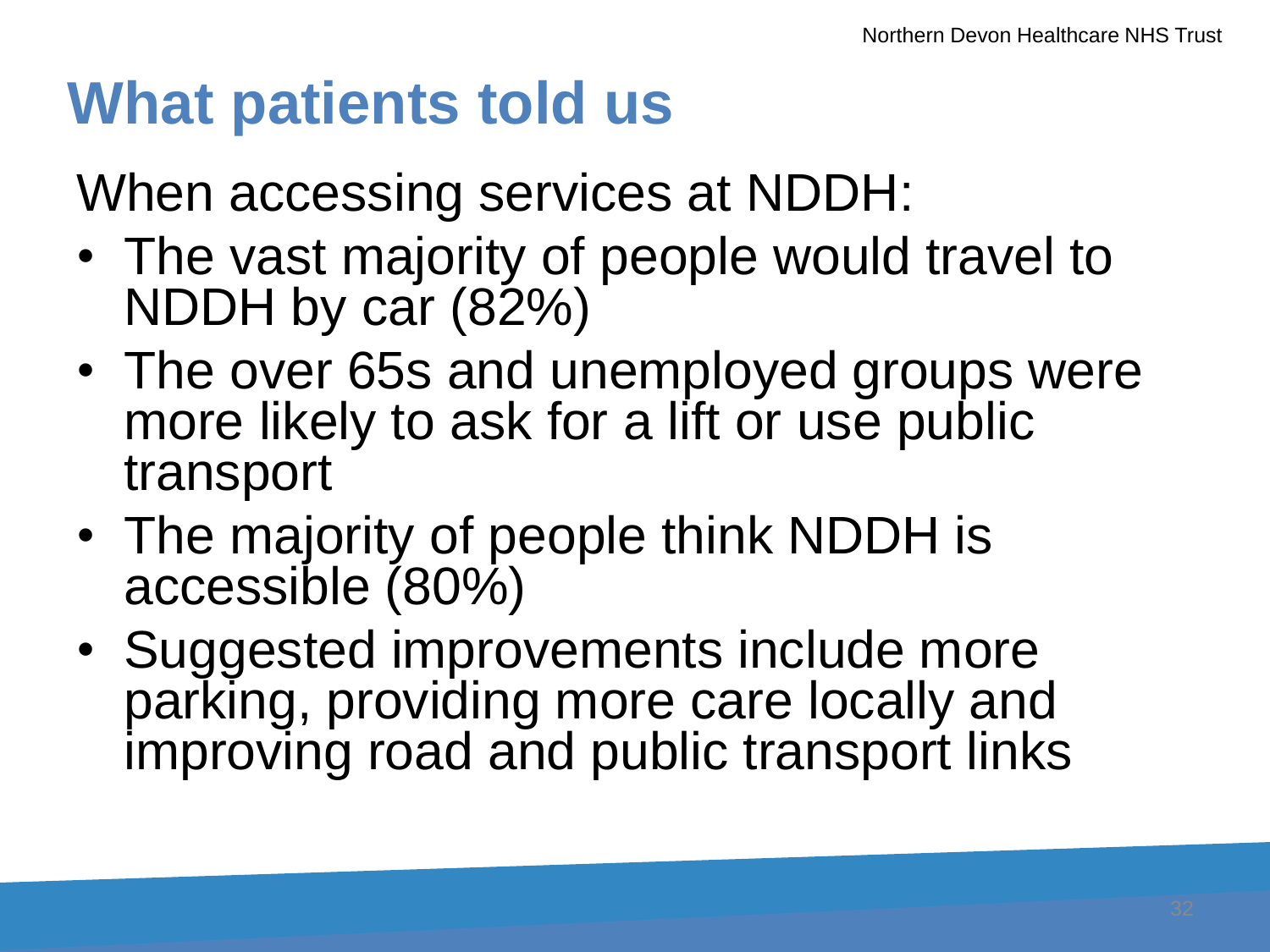- A quarter of people accessed specialist services at another hospital at some point in their care. In the majority of cases, this was the RD&E.
- When accessing services outside of northern Devon:
	- 95% drove themselves or were driven by a relative
	- 1/5 of people found it difficult to travel to the other hospital
	- Suggested improvements include improving car parking, providing care closer to home and increasing NHS and community support with travelling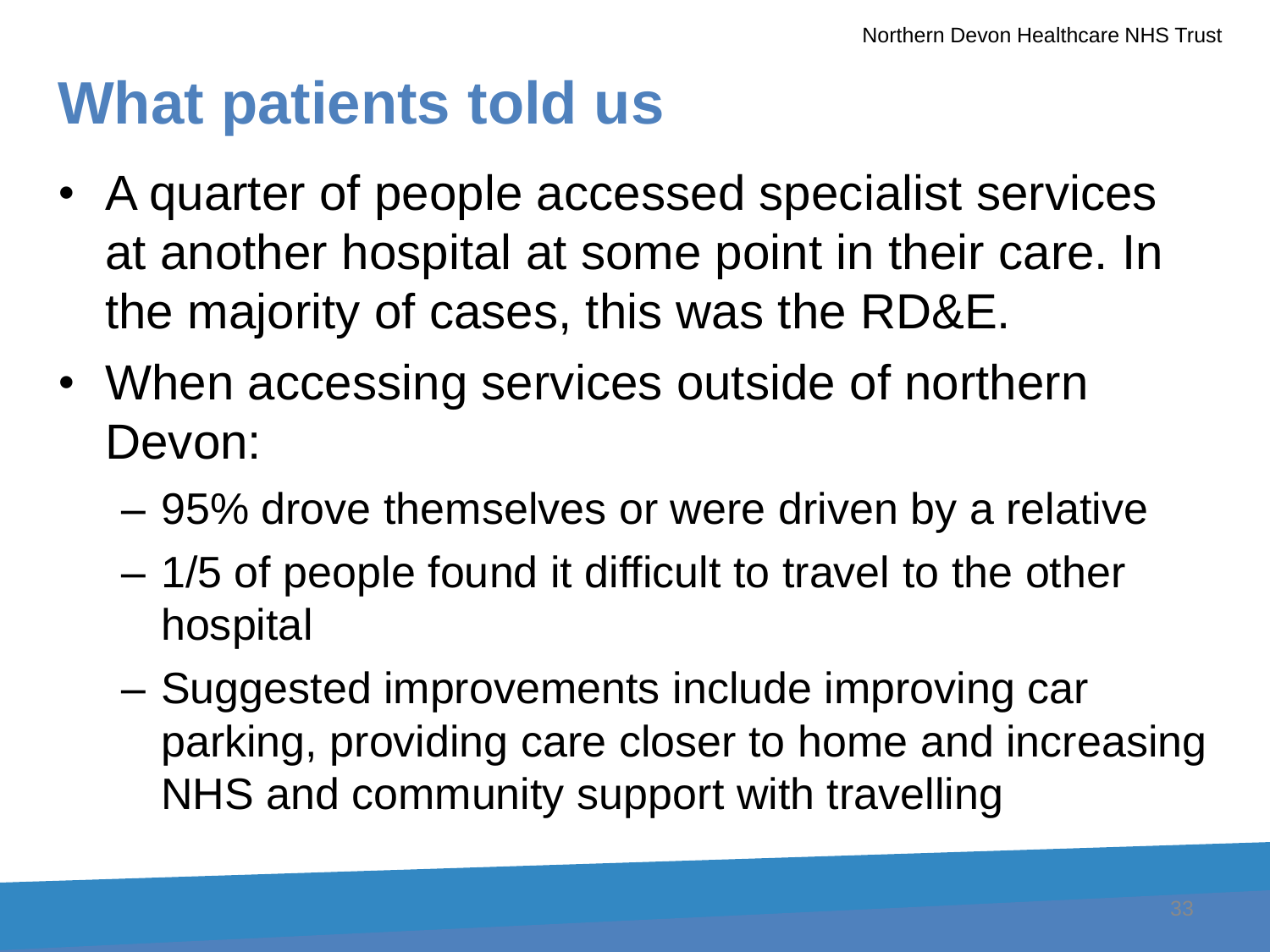#### **What the public told us**

- The vast majority (91%) would travel to NDDH by car
- Other methods were public bus (14%), walking (6%) or taxi (5%)
- 74% would describe NDDH as easily accessible
- Over half (55%) had been referred to a hospital other than NDDH for treatment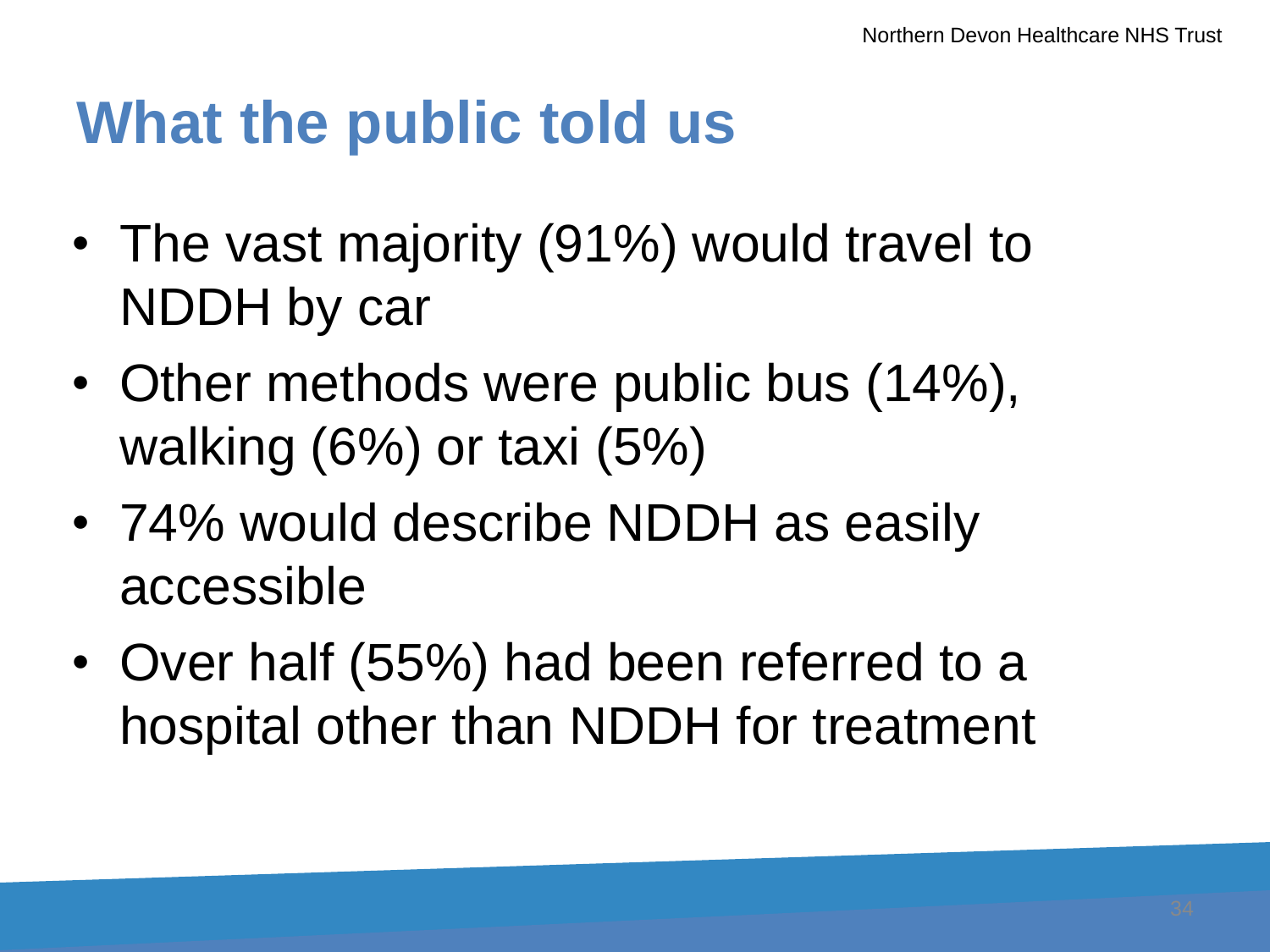## **What staff told us**

We wanted to understand whether there was anything that staff felt would make it easier for patients to access hospital services.

The common themes were:

- Improving parking
- Improving support with patient transport
- Use of technology including video appointments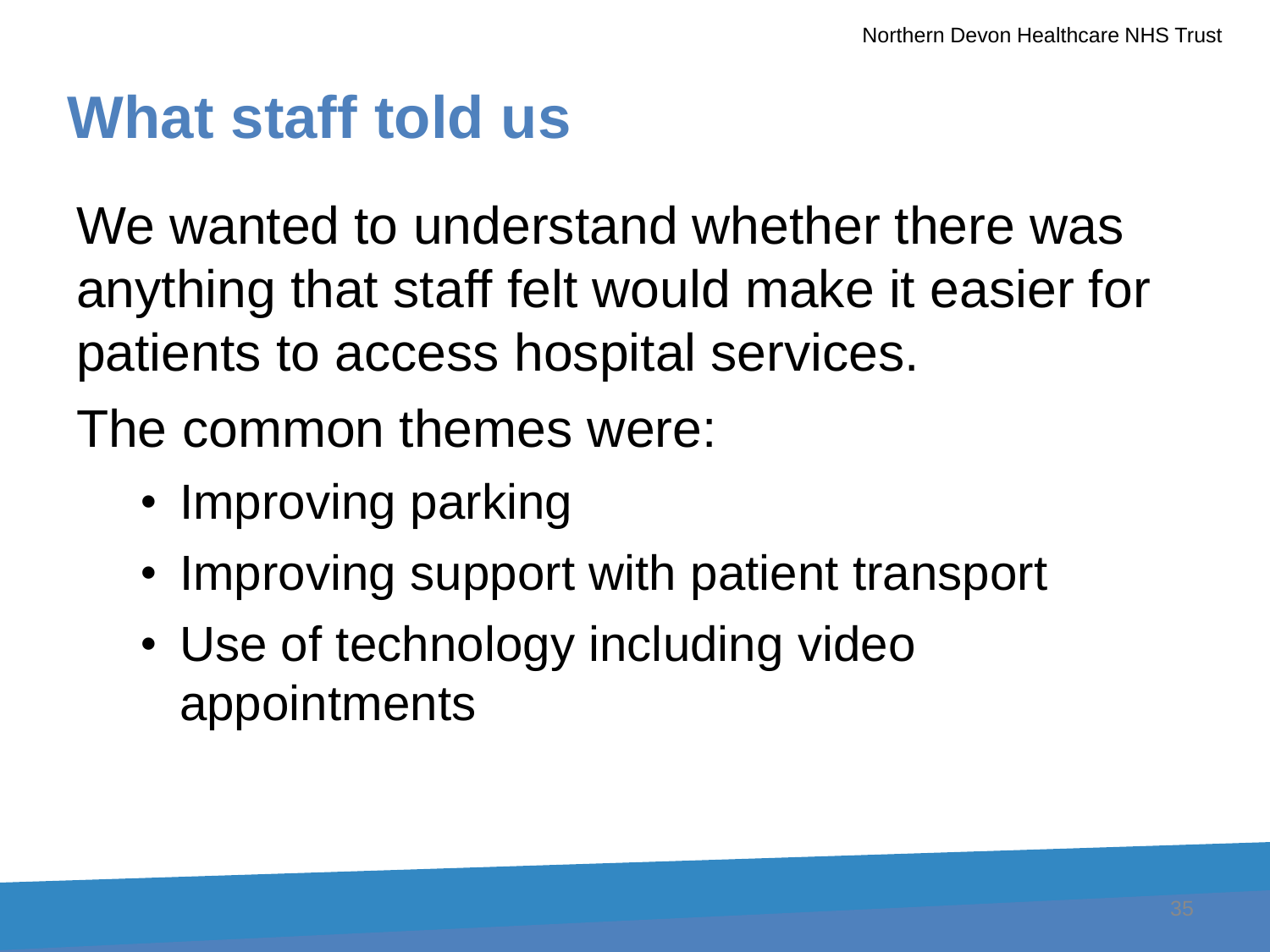### **What this has told us**

- Our engagement has confirmed our understanding that:
	- Access and travel are really important and influence people's experience of care
	- People in northern Devon experience challenges with accessing and travelling to receive healthcare services
- This will therefore need to be a key consideration in our planning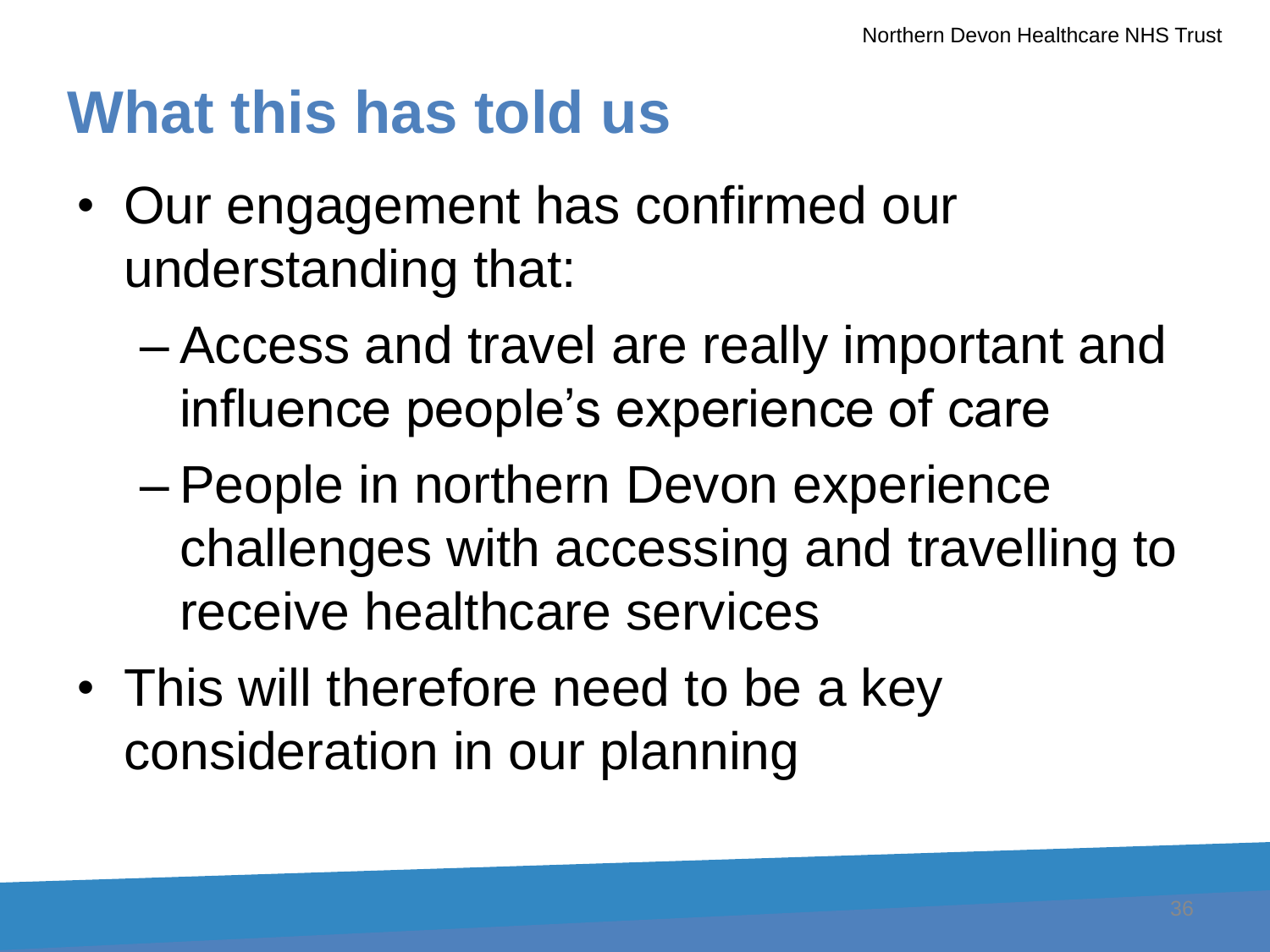Northern Devon Healthcare NHS Trust

# **Care delivered in partnership**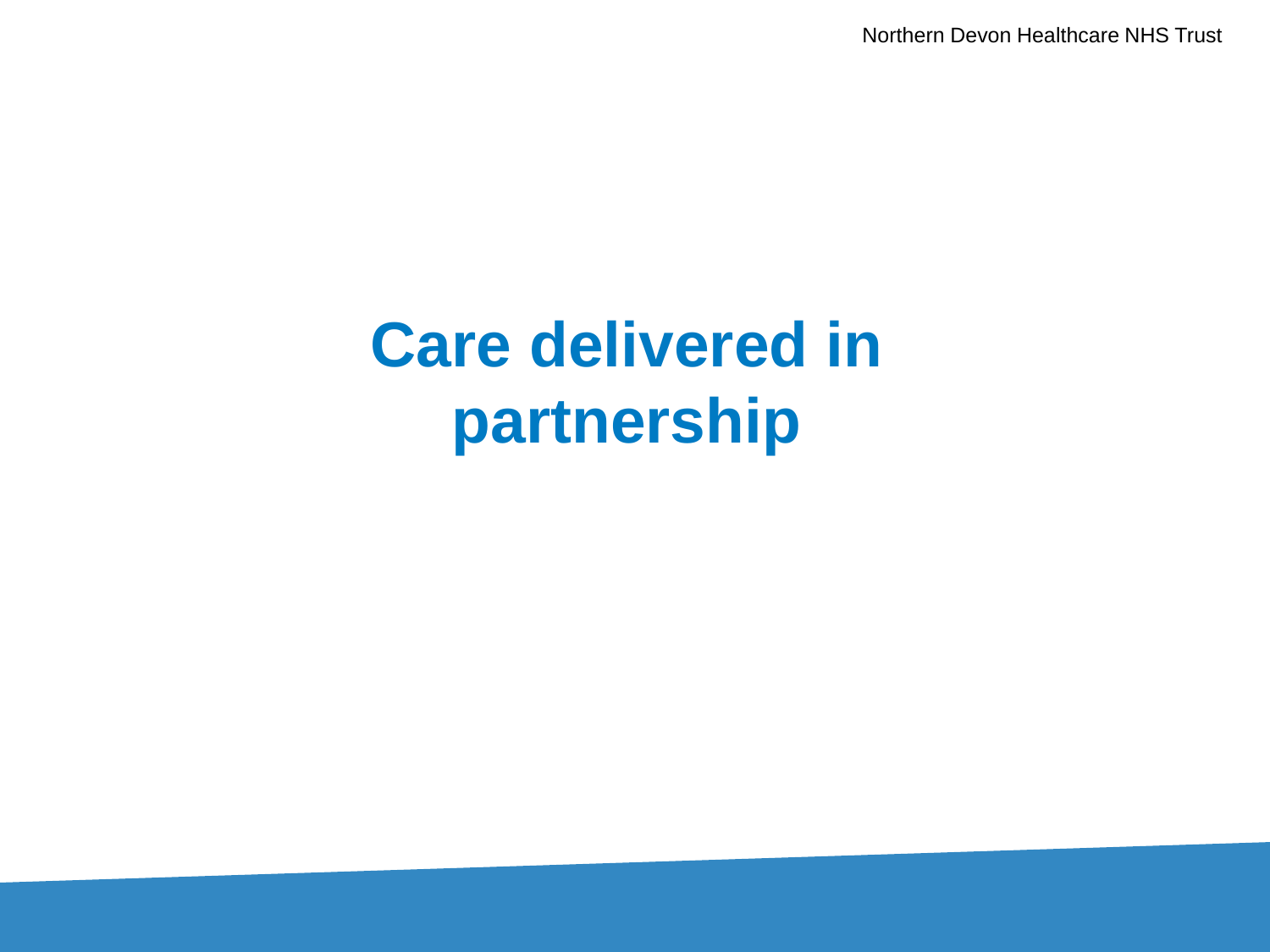- NDHT already works in partnership with other organisations to provide care for the population of northern Devon
- One of the areas this works particularly well is cancer care, where we have a long-standing partnership which sees RD&E doctors travelling up to NDDH to provide care
- We wanted to understand how this worked for patients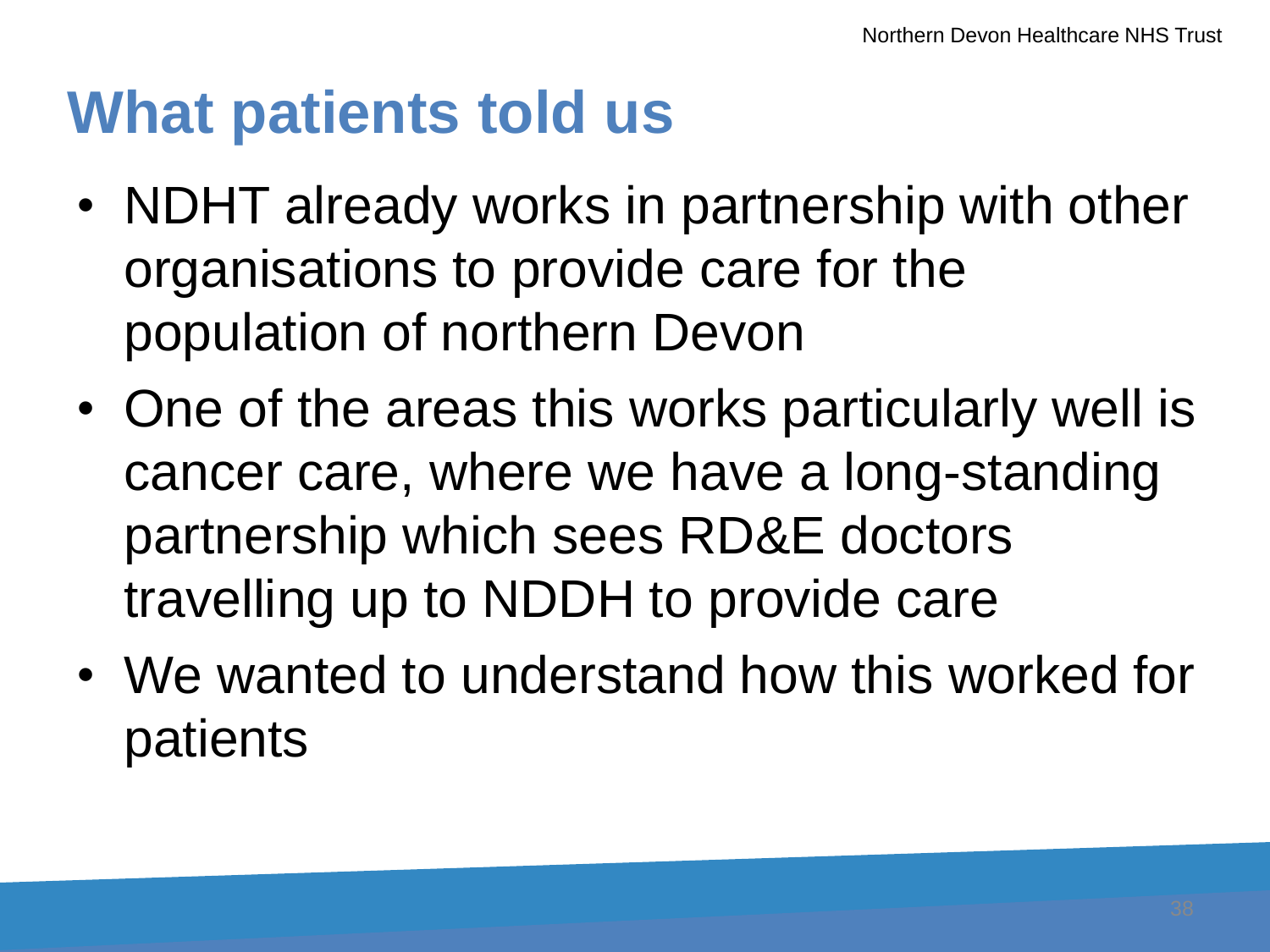**Positives**

"I think it's good for the two hospitals to work together, but I hope that cancer treatment will still be provided at both hospitals."

"My oncologist is Exeter-based and that's fine. His care has always been excellent. I am entirely happy with the treatment I have received."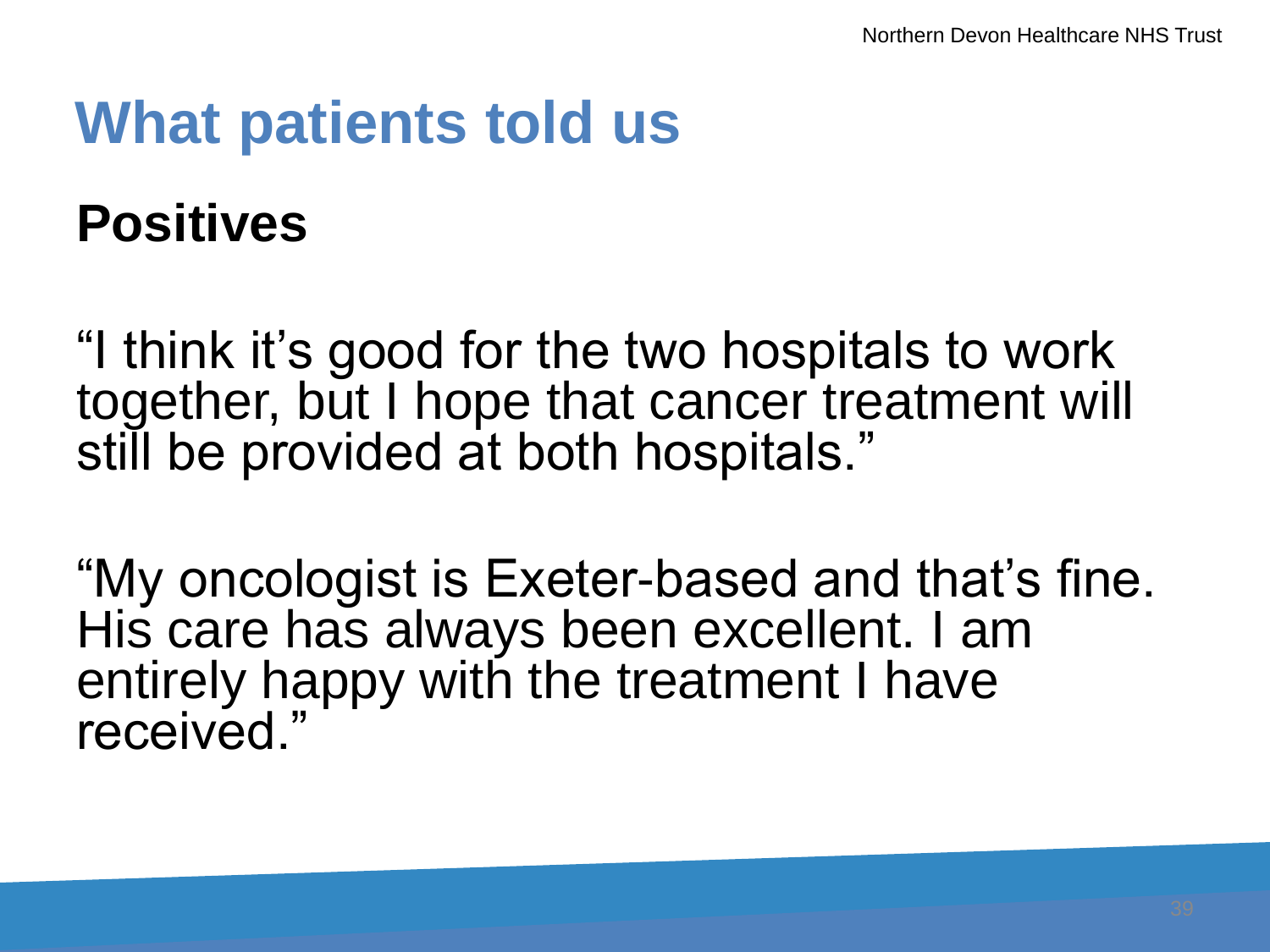#### **Areas for improvement**

"At the start of my treatment I was assured that I would see the same doctor, but this was not the case. It would have been much better if the former had happened."

"I think the care is disjointed."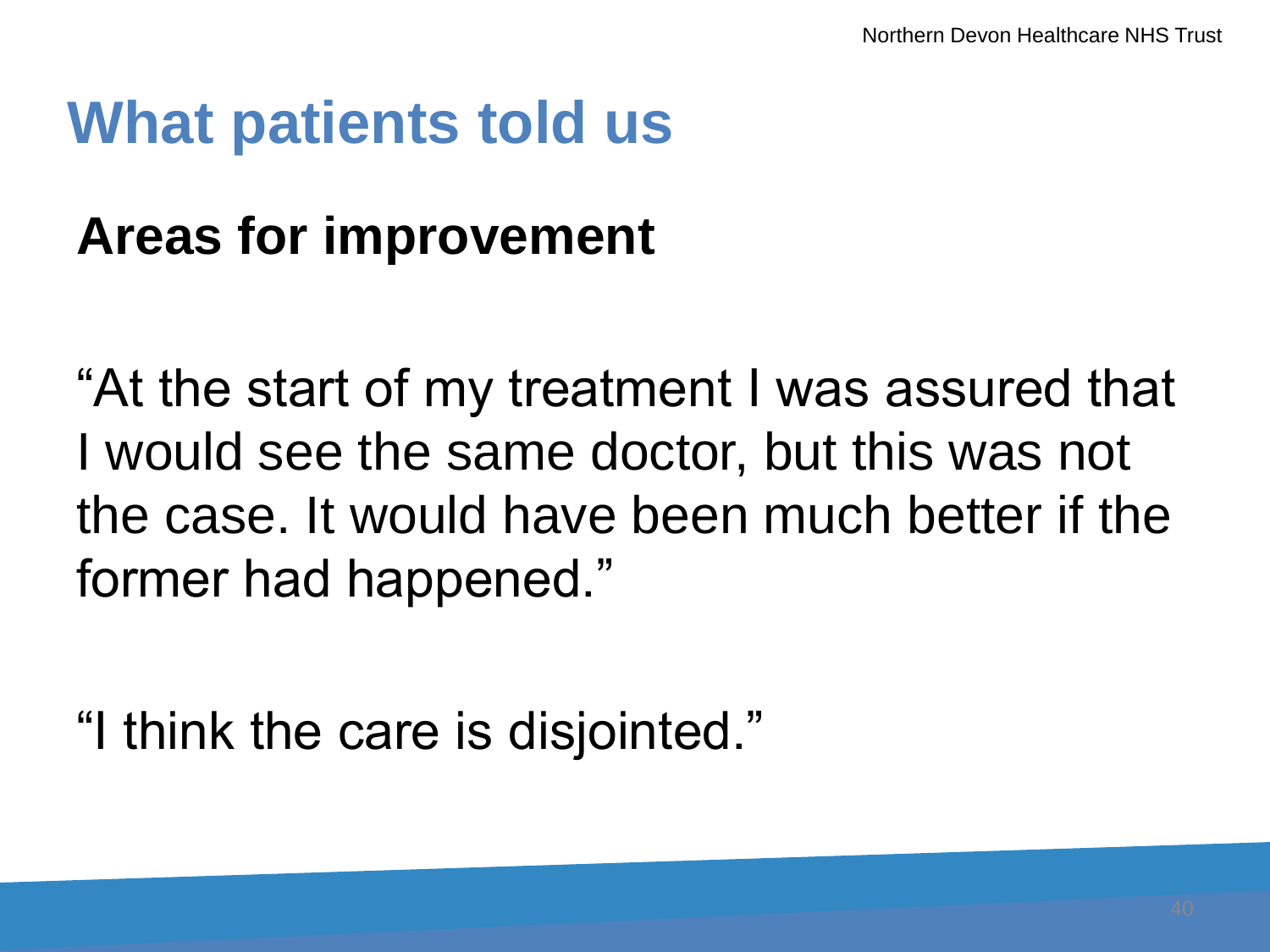### **What this has told us**

- Our partnership working with the RD&E has supported patients to access high quality cancer care in northern Devon
- There are opportunities to improve how joined-up our services delivered in partnership are and how coordinated this feels for patients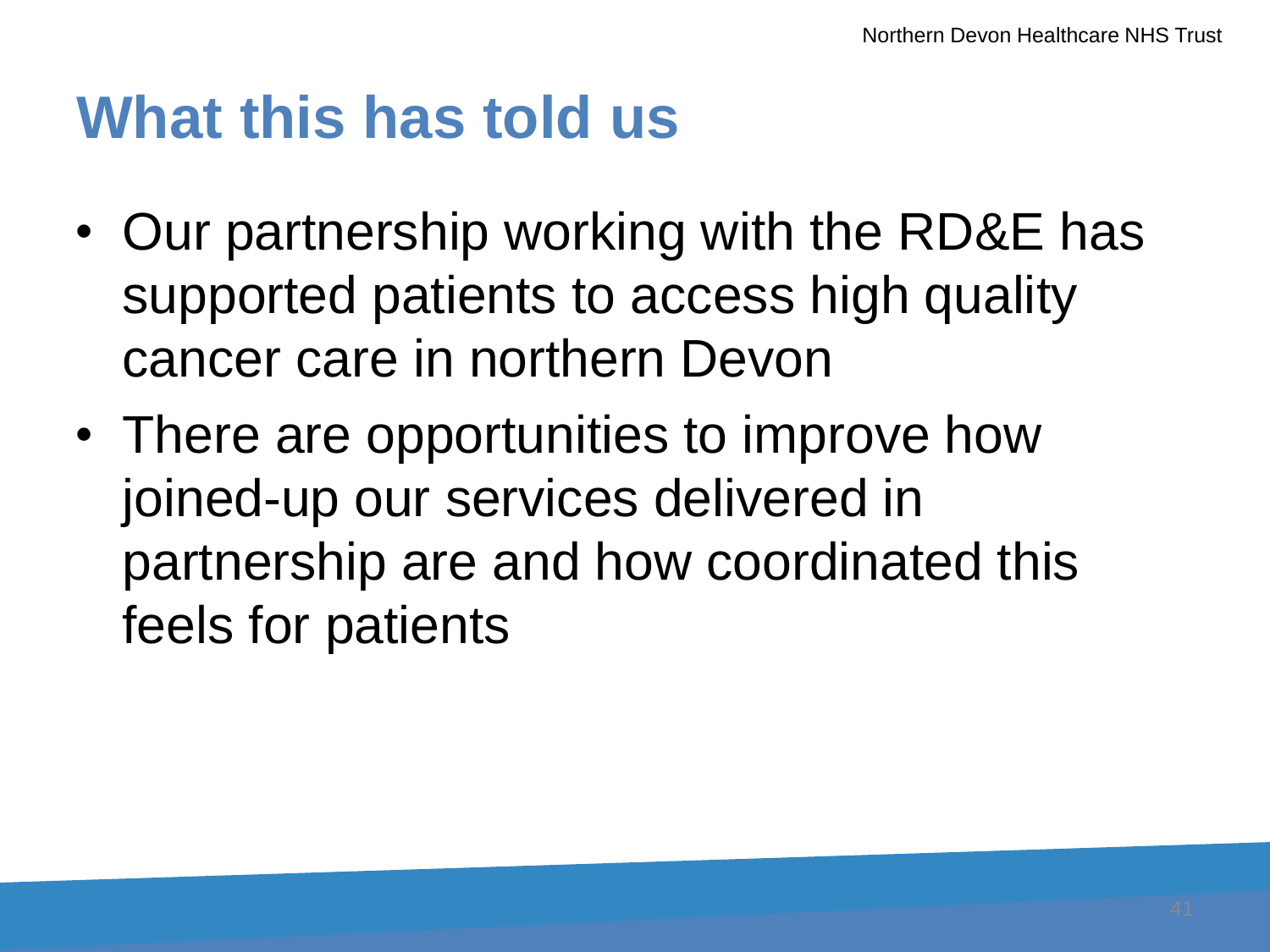Northern Devon Healthcare NHS Trust

# **Using technology to access healthcare**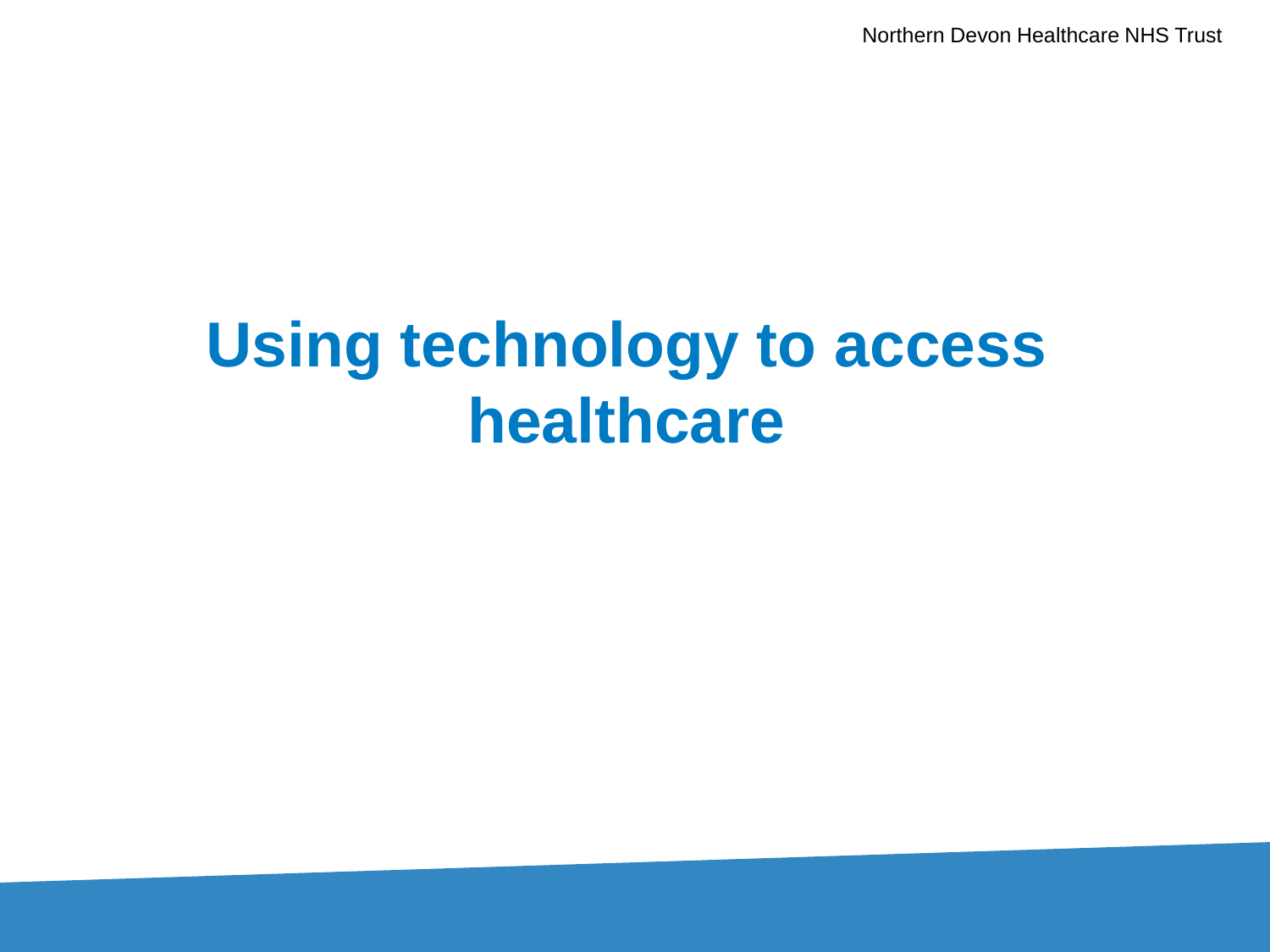- Developments in digital technology offer us the opportunity to do things differently and to offer patients choices about how they access care
- We wanted to explore people's attitudes towards using technology to access healthcare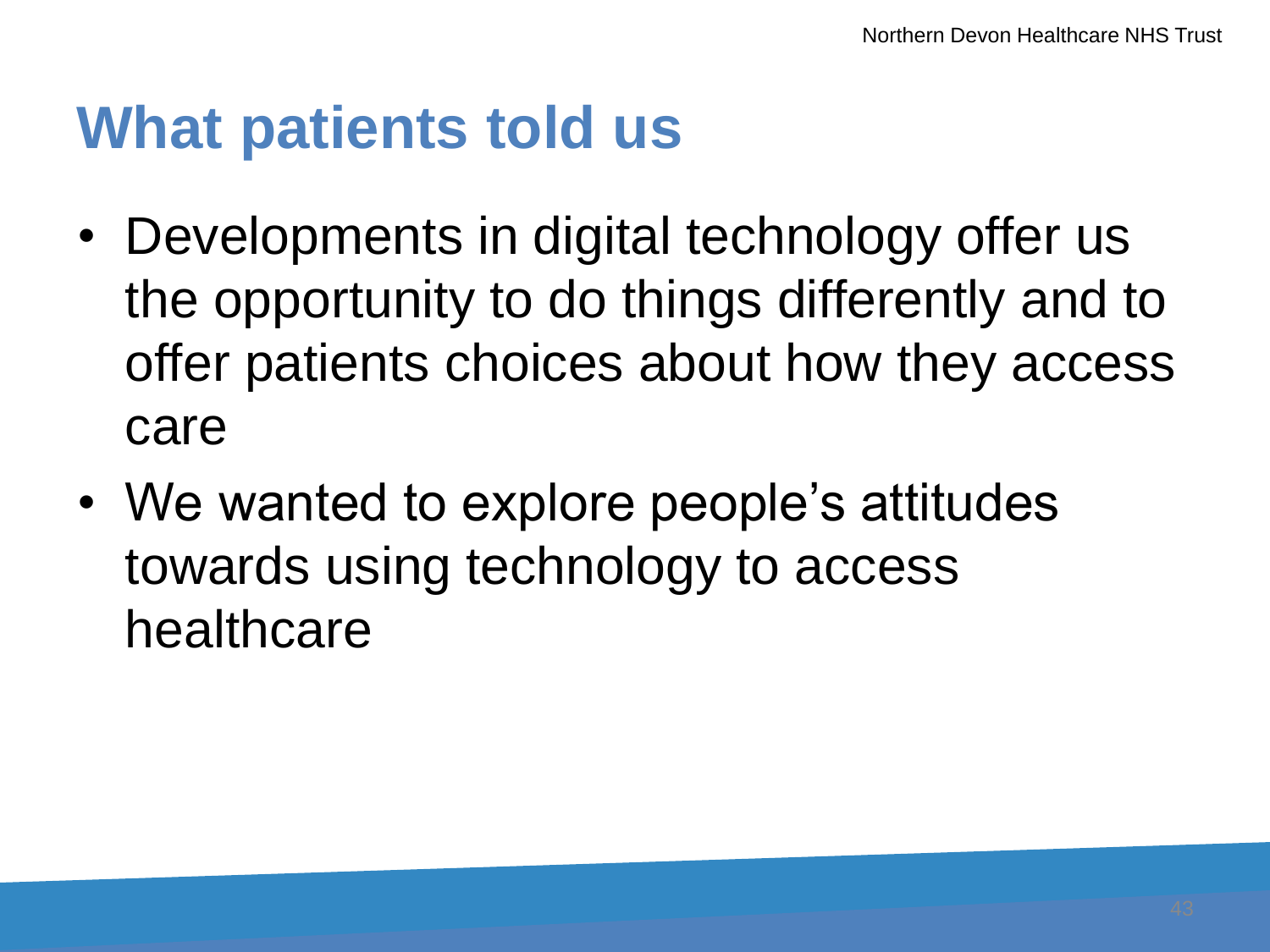# **The majority would be happy to use technology to access healthcare**

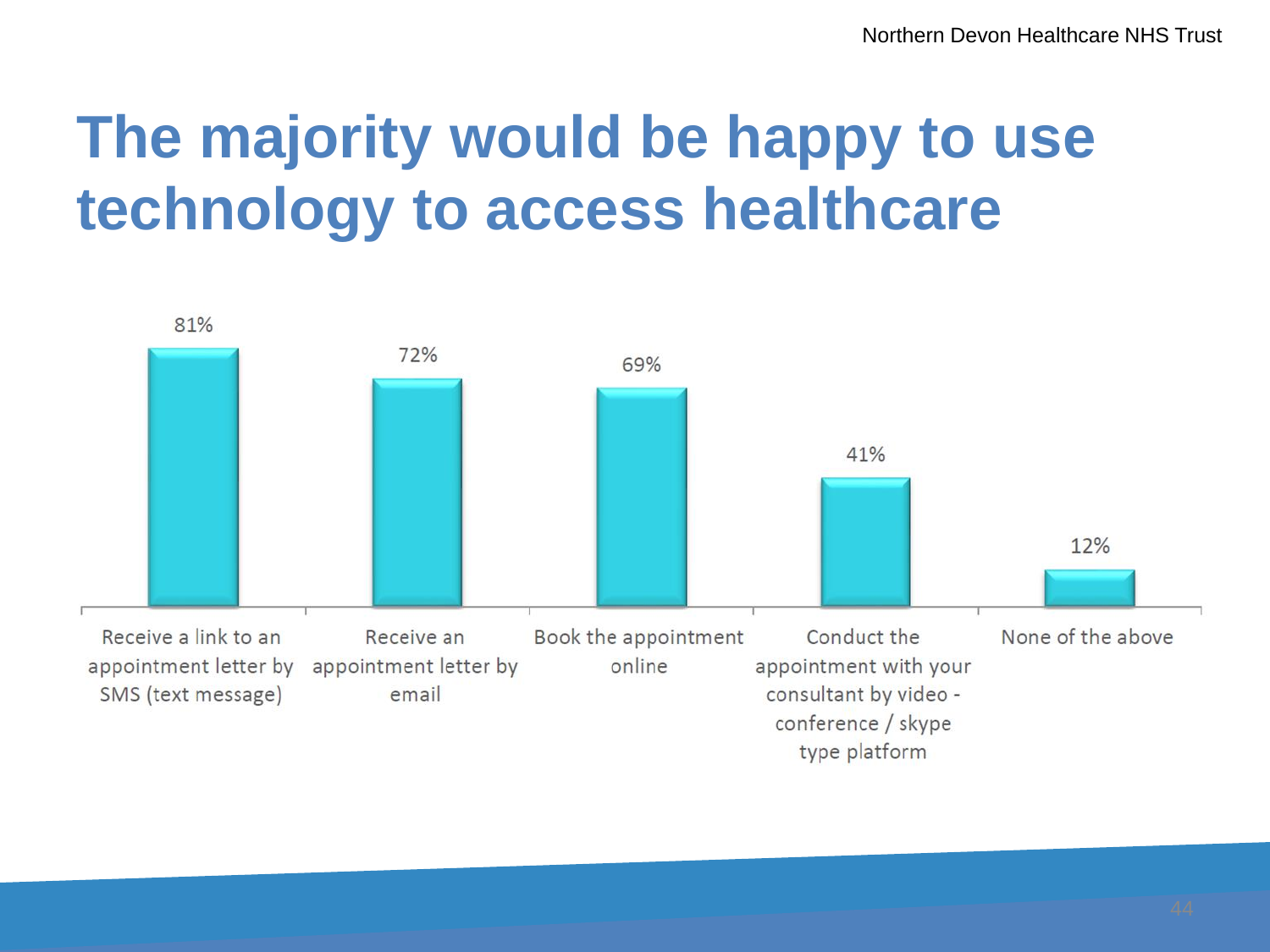- A quarter of people said they would have some concerns about using technology to access healthcare. These included:
	- preferring personal interaction
	- not being a technical person
	- data protection
	- internet connection
- Comfort with using technology decreased as age increased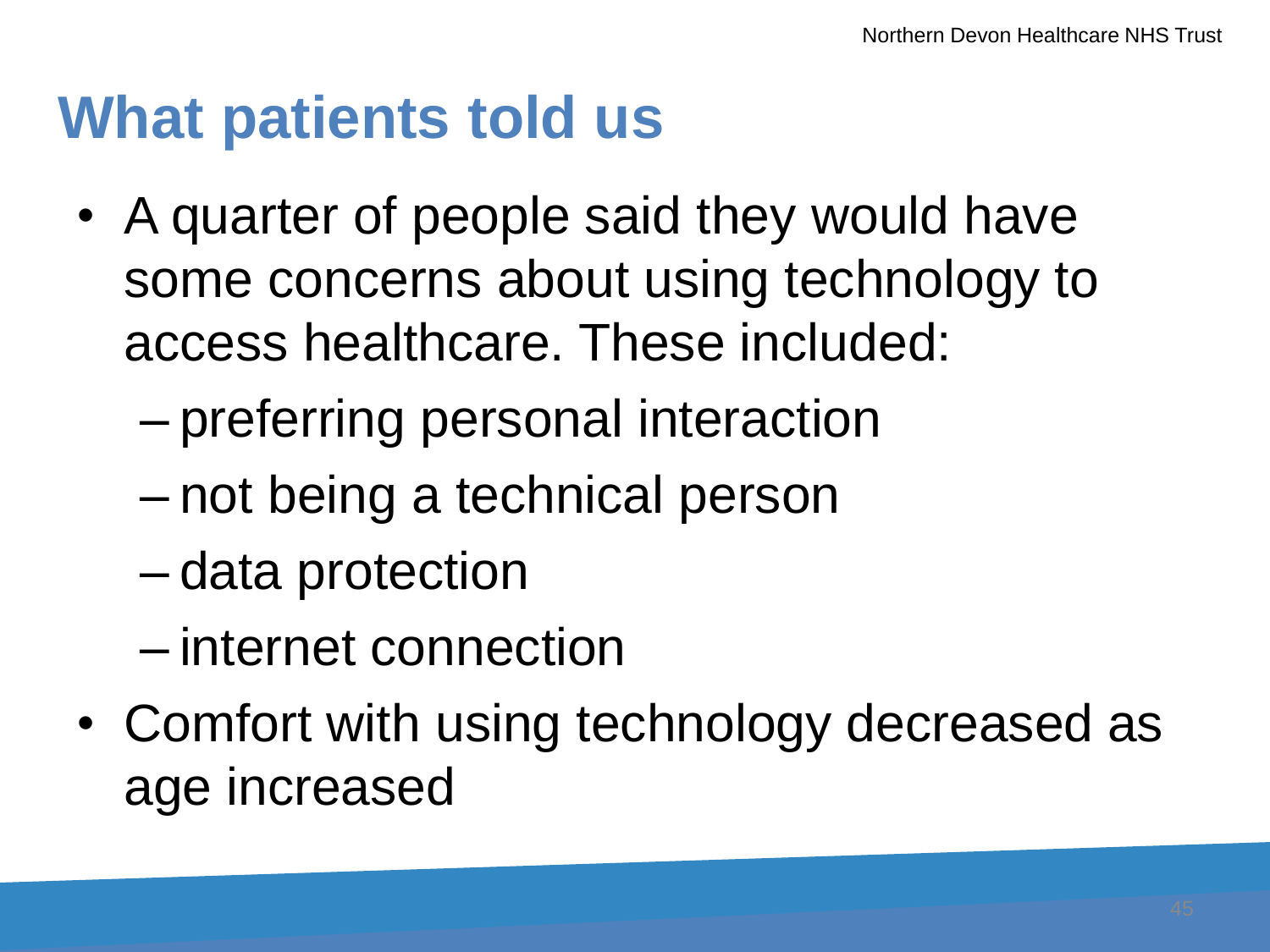# **What the public told us**

This echoed what we found through the patient engagement:

- Again, the vast majority (79%) of people were happy to use technology in some way to access healthcare
- Around a quarter of people (28%) told us they would have concerns about using technology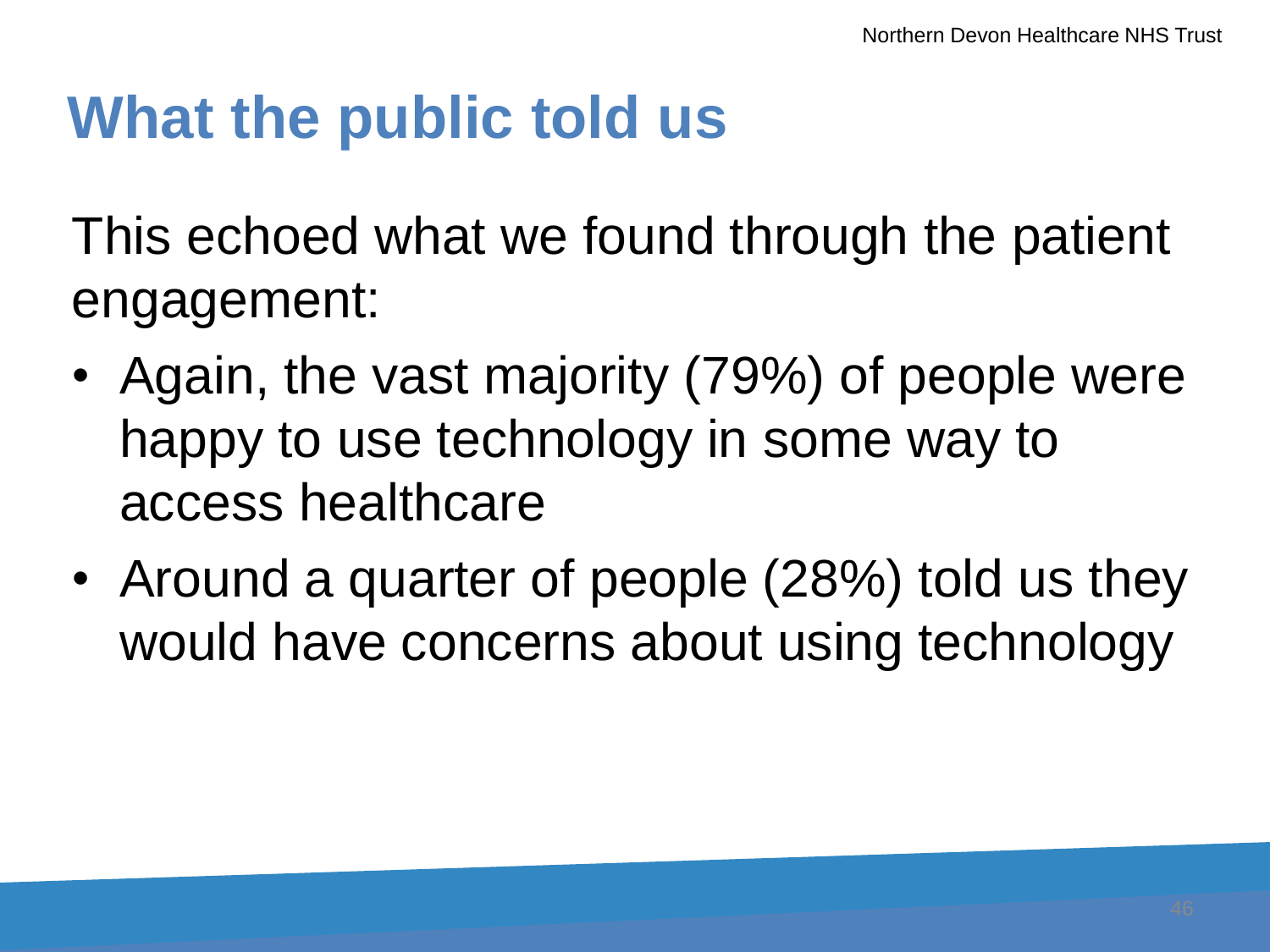#### **What staff told us**

- The majority (65%) of staff felt that a greater use of technology would improve services. Suggestions included:
	- e-prescribing
	- video clinics
	- electronic patient records
	- portable IT systems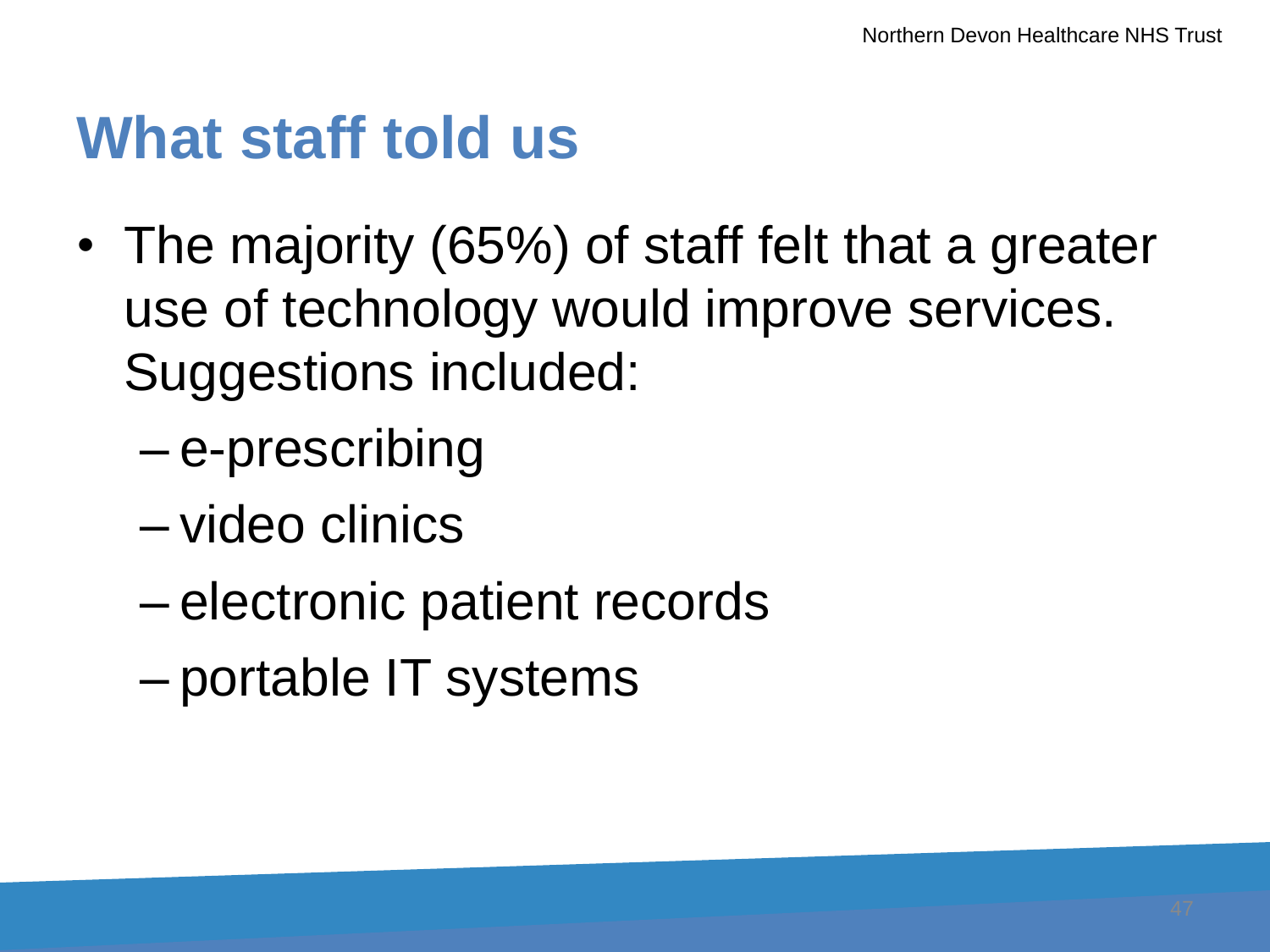#### **What this has told us**

- There are opportunities to increase the use of technology to offer patients more choice in how they access services
- Levels of comfort with technology and appetite for using it to access healthcare vary and therefore our plans need to offer options that meet everybody's needs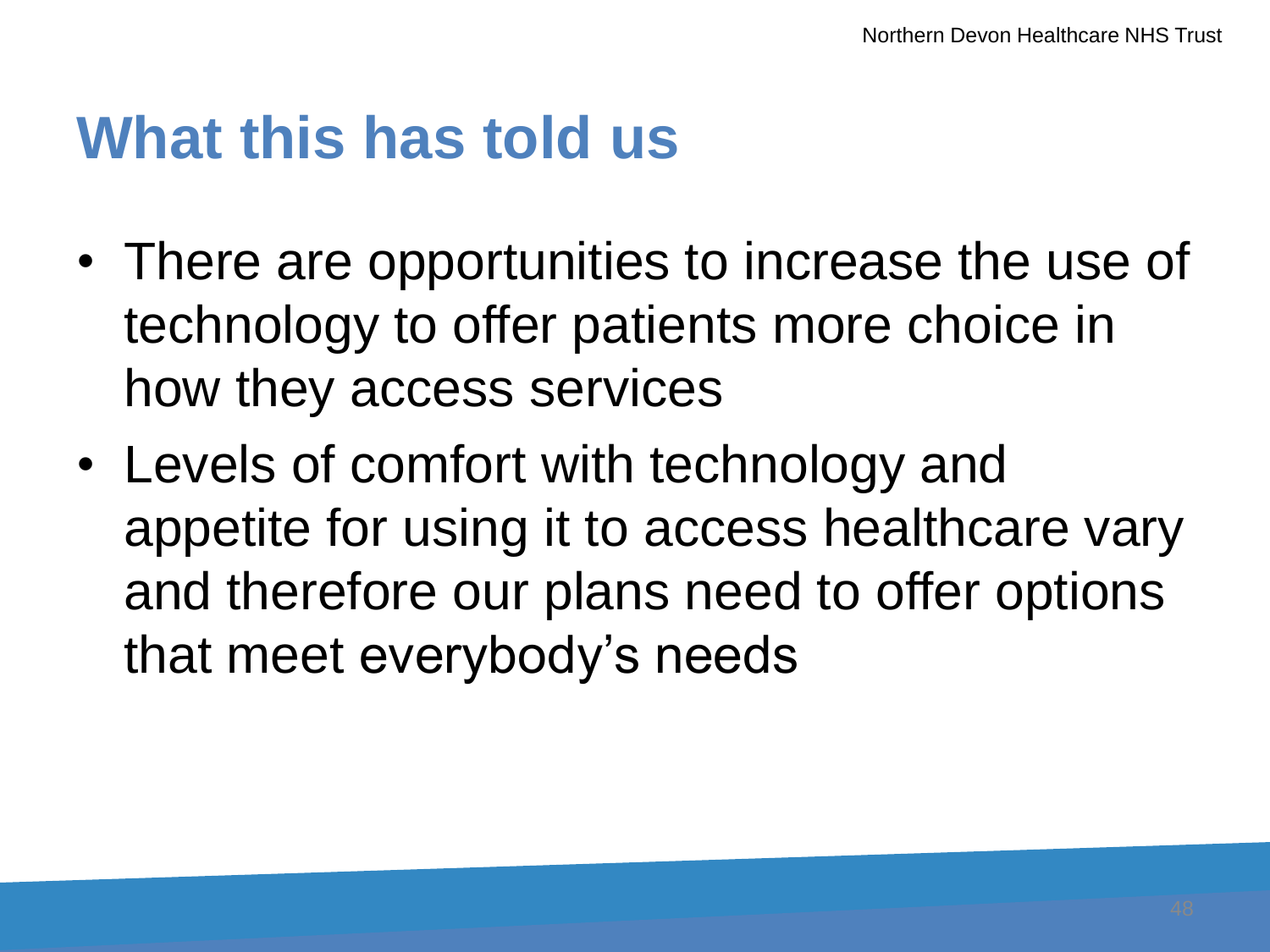## **Looking ahead**

- We want to ensure you have a shared understanding of our strengths and the challenges we face
- Events like this are just the start of our dialogue with you in exploring – as a community – how we work together to overcome our challenges
- We can see, by your participation in our engagement and attendance tonight, that you share our commitment to great local NHS services
- I want to ensure that the patient voice is evident in all our plans and we will need your help to ensure that happens